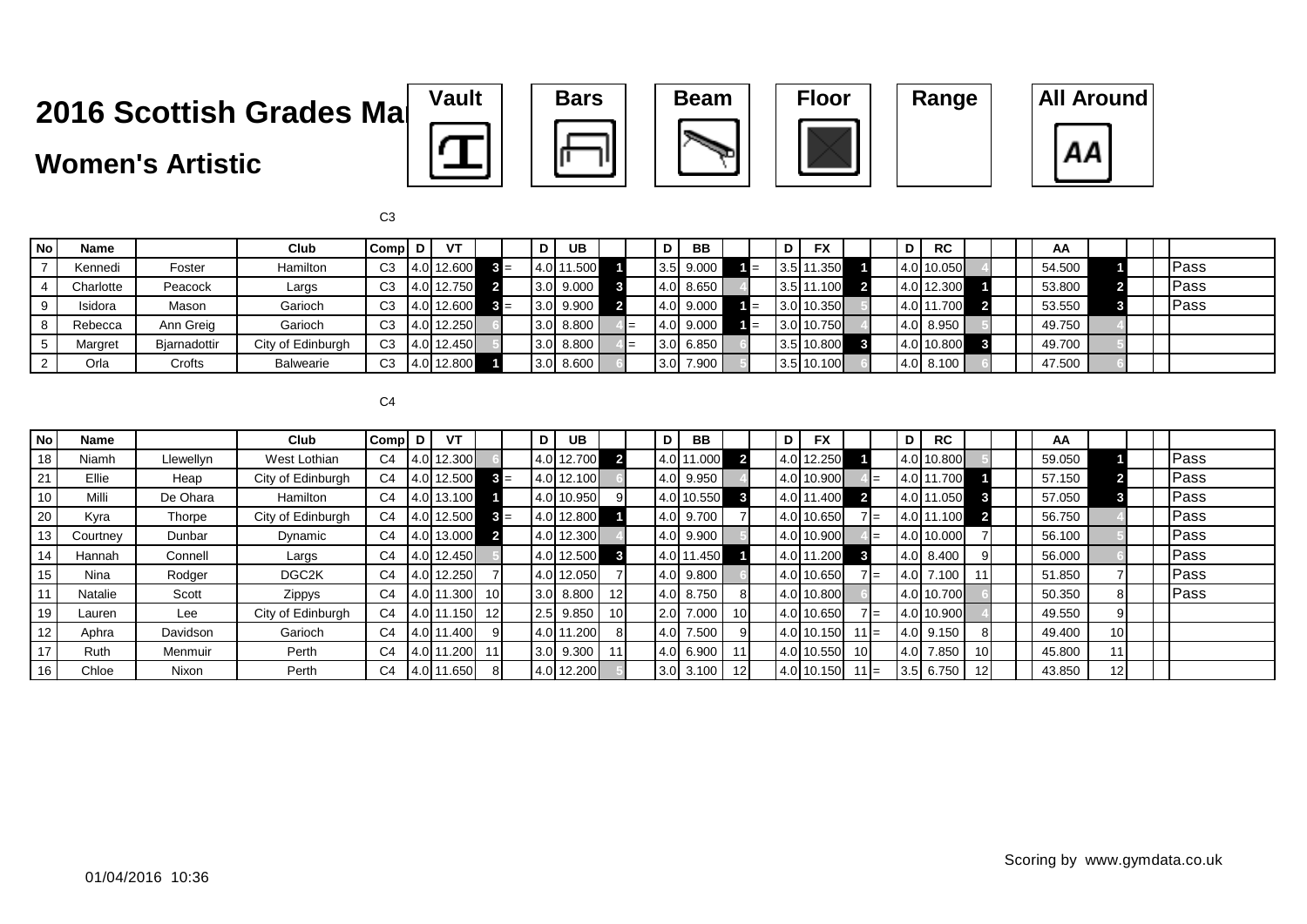### **Women's Artistic**









C5

| <b>No</b> | Name          |            | Club              | <b>Comp</b>    | D                | VT         |                 |       | D | <b>UB</b>   |                |     | D   | BB         |                |       | D      | <b>FX</b>  |                 |     | D     | <b>RC</b>   |                 |     | AA     |       |  |      |
|-----------|---------------|------------|-------------------|----------------|------------------|------------|-----------------|-------|---|-------------|----------------|-----|-----|------------|----------------|-------|--------|------------|-----------------|-----|-------|-------------|-----------------|-----|--------|-------|--|------|
| 41        | <b>Bonnie</b> | McCann     | Hamilton          | C <sub>5</sub> |                  | 4.0 11.650 | 15 <sup>1</sup> |       |   | 4.0 12.500  |                |     |     | 4.0 11.800 | $\overline{2}$ |       |        | 4.0 12.250 |                 |     |       | 4.0 11.050  |                 |     | 59.250 |       |  | Pass |
| 24        | Casey         | Reid       | Garioch           | C5             |                  | 4.0 12.900 |                 | $2 =$ |   | 4.0 10.800  | 13             |     |     | 4.0 11.950 |                |       |        | 4.0 12.400 |                 | $=$ |       | 4.0 10.750  |                 |     | 58.800 |       |  | Pass |
| 35        | Erin          | Husband    | Balwearie         | C <sub>5</sub> |                  | 4.0 12.950 |                 |       |   | 4.0 11.500  | 8 <sup>1</sup> |     |     | 4.0 11.250 |                |       |        | 4.0 12.400 |                 |     |       | 4.0 10.150  |                 |     | 58.250 |       |  | Pass |
| 31        | Brodi         | Cunningham | Dynamic           | C <sub>5</sub> | 4.0 <sub>l</sub> | 1.800      | 14              |       |   | 4.0 12.000  | $\mathbf{3}$   |     |     | 3.0 10.300 | $11 =$         |       |        | 4.0 12.150 |                 |     |       | 4.0 10.650  | 3               |     | 56.900 |       |  | Pass |
| 39        | Bethany       | Livingston | Balwearie         | C <sub>5</sub> |                  | 4.0 12.150 | $12 =$          |       |   | 4.0 11.550  |                |     |     | 4.0 10.950 |                | $7 =$ |        | 4.0 12.100 |                 |     |       | 4.0 9.750   |                 |     | 56.500 |       |  | Pass |
| 23        | Freya         | Thomson    | Garioch           | C <sub>5</sub> |                  | 4.0 12.450 |                 | $9 =$ |   | 4.0 12.050  | $\overline{2}$ |     |     | 4.0 10.350 |                |       |        | 4.0 12.100 |                 |     | 4.0   | 9.350       | 12              |     | 56.300 |       |  | Pass |
| 32        | Keia          | Crawford   | Dynamic           | C <sub>5</sub> |                  | 4.0 12.900 |                 | $2 =$ |   | 4.0 11.700  |                | $=$ |     | 4.0 10.950 |                | $7 =$ | 4.0 11 | 1.400      | 14              |     |       | 4.0 8.950   | 13              |     | 55.900 |       |  | Pass |
| 38        | Taylor        | Duncan     | Balwearie         | C <sub>5</sub> |                  | 4.0 12.650 |                 |       |   | 4.0 11.400  | 9              |     |     | 4.0 10.300 | $11 =$         |       |        | 4.0 11.800 | 81              |     |       | 4.0 9.700   | 10 <sup>1</sup> |     | 55.850 | 8     |  | Pass |
| 34        | Louise        | Joyce      | Meadowbank        | C <sub>5</sub> |                  | 4.0 12.700 |                 | $=$   |   | 4.0 11.800  |                |     |     | 4.0 11.500 | 3              |       |        | 4.0 11.250 | 16 <sup>1</sup> |     |       | 4.0 8.050   | 15 <sup>1</sup> |     | 55.300 | $9 =$ |  | Pass |
| 22        | Holly         | Wilson     | City of Edinburgh | C <sub>5</sub> |                  | 4.0 12.150 | $12 =$          |       |   | 4.0 11.200  | 12             |     |     | 4.0 10.950 |                | $7 =$ |        | 4.0 11.050 | 17              |     |       | 4.0 9.950   |                 |     | 55.300 | $9 =$ |  | Pass |
| 25        | Tomi          | Dada       | Garioch           | C <sub>5</sub> |                  | 4.0 12.200 | 11              |       |   | 4.0 11.350  | 10             |     |     | 3.5 9.650  | 14             |       |        | 4.0 11.750 | $9 =$           |     |       | 4.0 10.000  |                 |     | 54.950 | 11    |  | Pass |
| 26        | Halle         | Mathieson  | Garioch           | C <sub>5</sub> |                  | 4.0 12.550 |                 | $7 =$ |   | 4.0 10.650  | 14             |     |     | 4.0 11.450 |                |       |        | 4.0 11.550 | 12              |     |       | 4.0 8.500   | 14              |     | 54.700 | 12    |  | Pass |
| 40        | Zara          | johnson    | Balwearie         | C <sub>5</sub> |                  | 4.0 12.700 |                 | $=$   |   | 4.0 11.250  | 11             |     |     | 4.0 9.950  | 13             |       |        | 3.5 8.900  | 19              |     |       | 4.0 9.850   |                 | $=$ | 52.650 | 13    |  | Pass |
| 36        | Katie         | Robb       | Balwearie         | C <sub>5</sub> |                  | 4.0 11.450 | 17              |       |   | 4.0 10.550  | 15             |     | 4.0 | 9.200      | 16             |       |        | 4.0 11.750 | $9 =$           |     |       | 4.0 9.600   | 11              |     | 52.550 | 14    |  | Pass |
| 30        | Amelie        | Frain      | COAG              | C <sub>5</sub> |                  | 4.0 10.850 | 19              |       |   | 4.0 11.700  |                | $=$ | 3.0 | 8.250      | 17             |       |        | 4.0 11.650 | 11              |     |       | 4.0 7.800   | 16              |     | 50.250 | 15    |  | Pass |
| 33        | Pola          | Nowicka    | Meadowbank        | C <sub>5</sub> |                  | 4.0 12.550 |                 | $7 =$ |   | 4.0 10.300  | 16             |     |     | 4.0 9.350  | 15             |       |        | 4.0 10.900 | 18 <sup>l</sup> |     |       | $4.0$ 6.850 | 19              |     | 49.950 | 16    |  |      |
| 42        | Ava           | McFarlane  | Zippys            | C5             |                  | 4.0 12.450 |                 | $9 =$ |   | $1.0$ 1.750 | $18 =$         |     |     | 4.0 11.400 |                |       |        | 4.0 12.400 |                 | $=$ |       | 4.0 9.850   |                 | l=  | 47.850 | 17    |  |      |
| 27        | Marley-Jo     | Rudden     | DGC2K             | C <sub>5</sub> |                  | 4.0 11.150 | 18              |       |   | $1.0$ 3.500 | 17             |     | 2.0 | 7.900      | 18             |       |        | 4.0 11.300 | 15 <sup>1</sup> |     | 4.0I  | 7.550       | 17              |     | 41.400 | 18    |  |      |
| 29        | Karis         | Miller     | Jump              | C <sub>5</sub> |                  | 4.0 11.550 | 16              |       |   | $1.0$ 1.750 | $18 =$         |     |     | 2.0 4.800  |                |       |        | 4.0 11.450 | 13 <sup>l</sup> |     | 14.OI | 7.350       | 18 <sup>1</sup> |     | 36.900 | 19    |  |      |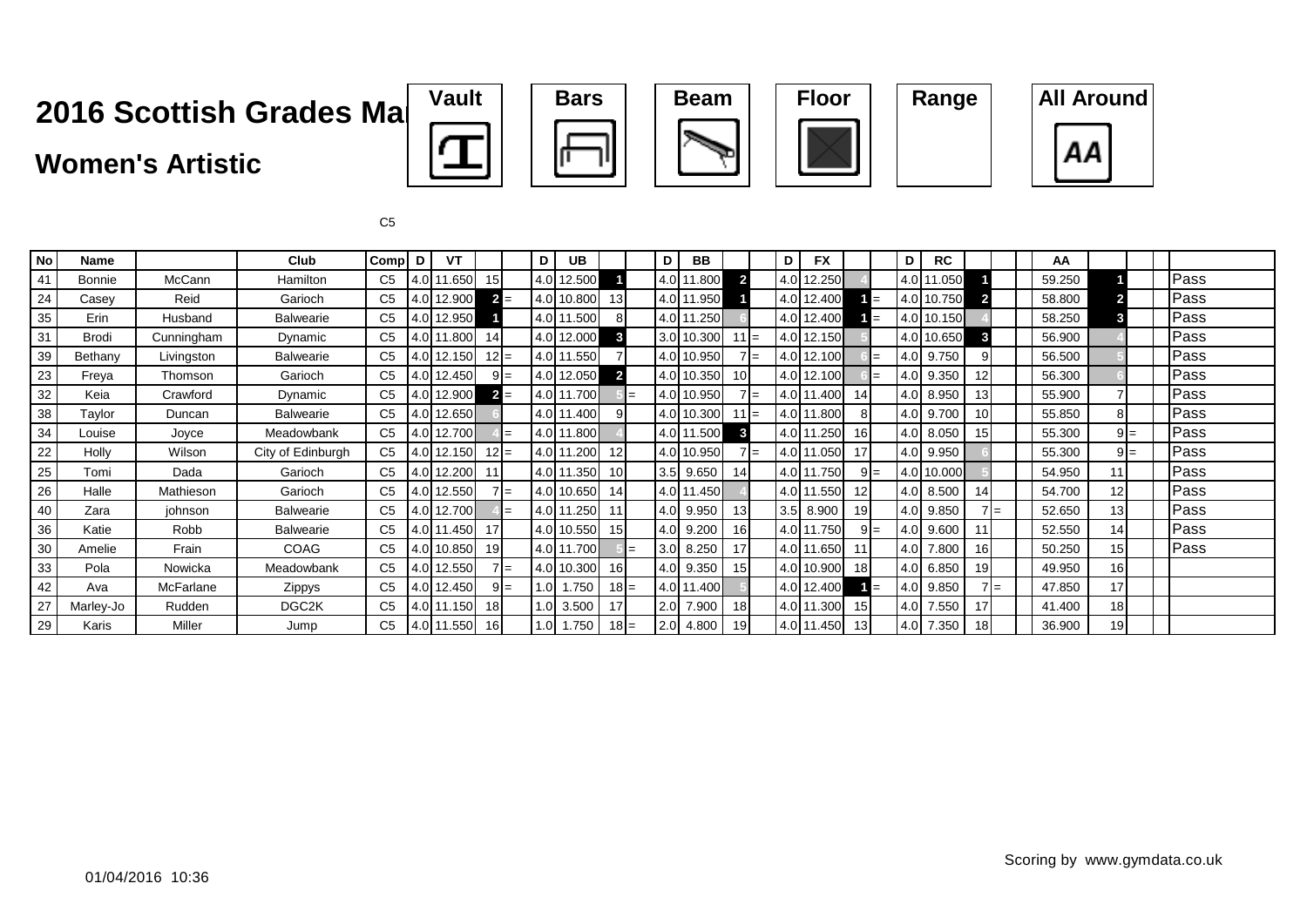### **Women's Artistic**









| <b>No</b> | <b>Name</b>   |                 | Club              | Comp           | D | VT         |                |       | D | <b>UB</b>  |                         |       | D | <b>BB</b>   |                         |       | D   | <b>FX</b>  |                 | D | <b>RC</b>  |        | AA     |                 |  |                    |
|-----------|---------------|-----------------|-------------------|----------------|---|------------|----------------|-------|---|------------|-------------------------|-------|---|-------------|-------------------------|-------|-----|------------|-----------------|---|------------|--------|--------|-----------------|--|--------------------|
| 73        | Rebecca       | <b>Brown</b>    | West Lothian      | R <sub>3</sub> |   | 4.0 13.234 |                |       |   | 4.0 12.800 | $\overline{\mathbf{3}}$ |       |   | 4.0 12.050  | $\overline{2}$          |       | 4.0 | 12.200     |                 |   | 4.0 12.850 | $8I=$  | 63.134 |                 |  | Distinction        |
| 86        | Niamh         | O'Rourke        | Cumbernauld       | R3             |   | 4.0 12.534 | $39 =$         |       |   | 4.0 12.900 |                         | $=$   |   | 4.0 12.250  |                         |       | 4.0 | 12.034     |                 |   | 4.0 13.300 | $2 =$  | 63.018 | 2               |  | <b>Distinction</b> |
| 85        | Millie        | Bell            | Cumbernauld       | R <sub>3</sub> |   | 4.0 12.767 | $15 =$         |       |   | 4.0 12.900 |                         | $=$   |   | 3.5 11.400  |                         |       | 4.0 | 12.267     | 3               |   | 4.0 13.450 |        | 62.784 | 3               |  | <b>Distinction</b> |
| 90        | Katie         | Cain            | Dundonald         | R3             |   | 4.0 12.600 | $33 =$         |       |   | 4.0 12.600 |                         | $8I=$ |   | 3.5 11.700  | $\overline{\mathbf{3}}$ |       |     | 4.0 11.634 | 17              |   | 4.0 13.300 | $=$    | 61.834 |                 |  | Distinction        |
| 128       | Hannah        | Wood            | Fife              | R <sub>3</sub> |   | 4.0 12.700 | $23 =$         |       |   | 4.0 12.650 |                         |       |   | 3.5 10.950  |                         | $9 =$ | 4.0 | 12.100     |                 |   | 3.5 12.450 | $16 =$ | 60.850 |                 |  | <b>Distinction</b> |
| 93        | Kirsten       | Wood            | Garioch           | R <sub>3</sub> |   | 4.0 13.067 | $\overline{2}$ |       |   | 4.0 12.700 |                         | $=$   |   | 3.5 10.300  | 19                      |       | 4.0 | 11.467     | 24              |   | 4.0 13.000 |        | 60.534 |                 |  | Distinction        |
| 125       | <b>Brooke</b> | Abel            | Fife              | R <sub>3</sub> |   | 4.0 12.933 |                |       |   | 4.0 12.750 |                         |       |   | 3.5 10.500  | $13 =$                  |       | 4.0 | 12.034     |                 |   | 3.5 12.000 | $38 =$ | 60.217 |                 |  | <b>Distinction</b> |
| 87        | Ryia          | Findlay         | Dundonald         | R3             |   | 4.0 12.700 | $23 =$         |       |   | 4.0 11.300 | $40 =$                  |       |   | 3.5 11.050  |                         |       | 4.0 | 11.867     | 91              |   | 4.0 13.200 |        | 60.117 | 8               |  | <b>Distinction</b> |
| 116       | Maia          | Clarke          | Zodiak            | R <sub>3</sub> |   | 4.0 12.934 |                | $=$   |   | 4.0 12.400 | $11 =$                  |       |   | 3.5 11.000  |                         | $7 =$ | 4.0 | 12.300     | $\overline{2}$  |   | 3.5 11.350 | $65 =$ | 59.984 | 9               |  | <b>Distinction</b> |
| 92        | Orin          | Murray          | Auchterarder      | R3             |   | 4.0 12.700 | $23 =$         |       |   | 4.0 12.200 | 17                      |       |   | 3.0 9.850   | 27                      |       | 4.0 | 11.400     | $26 =$          |   | 4.0 12.950 |        | 59.100 | 10 <sup>1</sup> |  | <b>Distinction</b> |
| 84        | Alisha        | McKinnel        | Hamilton          | R3             |   | 4.0 12.833 |                | $9 =$ |   | 4.0 11.500 | $35 =$                  |       |   | 3.0 10.800  | 12                      |       |     | 4.0 11.567 | $21 =$          |   | 3.5 12.050 | $34 =$ | 58.750 | 11              |  | <b>Distinction</b> |
| 126       | Holly         | Gordon          | Fife              | R3             |   | 0.0 12.367 | $56 =$         |       |   | 4.0 12.400 | $11 =$                  |       |   | 3.0 10.450  | $15 =$                  |       | 4.0 | 11.367     | $29 =$          |   | 3.5 12.100 | $31 =$ | 58.684 | 12              |  | <b>Distinction</b> |
| 96        | Alex          | Grieve          | Lasswade          | R <sub>3</sub> |   | 4.0 12.934 |                |       |   | 4.0 11.450 | $37 =$                  |       |   | 4.0 11.300  |                         |       |     | 3.5 10.467 | 59              |   | 4.0 12.400 | $18 =$ | 58.551 | 13              |  | <b>Distinction</b> |
| 50        | Kirsten       | Ede             | City of Edinburgh | R <sub>3</sub> |   | 4.0 12.834 |                |       |   | 4.0 12.350 | 13                      |       |   | 3.5 10.950  |                         | $9 =$ |     | 4.0 10.400 | 61              |   | 4.0 11.950 | $42 =$ | 58.484 | 14              |  | Distinction        |
| 81        | Caitlin       | Anderson        | Chalky's          | R <sub>3</sub> |   | 4.0 12.633 | 32             |       |   | 4.0 12.250 | 16                      |       |   | 3.5 10.100  | 22                      |       | 4.0 | 11.367     | $29 =$          |   | 3.5 12.050 | $34 =$ | 58.400 | 15              |  | <b>Distinction</b> |
| 106       | Katie         | Young           | Perth             | R3             |   | 4.0 12.500 | $44 =$         |       |   | 4.0 11.700 | $26 =$                  |       |   | 3.5 10.350  | $17 =$                  |       | 4.0 | 11.36      | $29 =$          |   | 3.5 12.300 | 23     | 58.217 | 16 <sup>1</sup> |  | Distinction        |
| 112       | Amy           | Smith           | Lenzie Woodhead   | R3             |   | 4.0 12.200 | $68 =$         |       |   | 4.0 10.350 | 61                      |       |   | 4.0 10.850  | 11                      |       | 4.0 | 12.034     |                 |   | 3.5 12.550 | $14 =$ | 57.984 | 17 <sup>1</sup> |  | <b>Distinction</b> |
| 97        | Alex          | <b>McInnes</b>  | Lasswade          | R3             |   | 4.0 12.767 | $15 =$         |       |   | 4.0 11.950 | $20 =$                  |       |   | $2.5$ 9.150 | $38 =$                  |       | 4.0 | 11.200     | $38 =$          |   | 4.0 12.750 | $10 =$ | 57.817 | 18              |  | Distinction        |
| 113       | Rachel        | MacLean         | Lenzie Woodhead   | R3             |   | 4.0 12.600 | $33 =$         |       |   | 4.0 12.300 | $14 =$                  |       |   | 3.0 8.200   | 61                      |       | 4.0 | 11.76      | 10 <sup>1</sup> |   | 4.0 12.900 |        | 57.767 | 19              |  | Distinction        |
| 88        | Morgan        | Olesen          | Dundonald         | R <sub>3</sub> |   | 4.0 12.767 | $15 =$         |       |   | 3.5 10.800 | $51 =$                  |       |   | 4.0 11.000  |                         | $7 =$ | 4.0 | 10.767     | 54              |   | 3.5 12.400 | $18 =$ | 57.734 | 20              |  | Distinction        |
| 94        | Elise         | Marwick         | Lasswade          | R <sub>3</sub> |   | 4.0 12.500 | $44 =$         |       |   | 4.0 11.650 | $28 =$                  |       |   | 3.0 10.050  | 23                      |       | 4.0 | 11.100     | $43 =$          |   | 4.0 12.350 | $21 =$ | 57.650 | 21              |  | <b>Distinction</b> |
| 46        | Emma          | <b>Richards</b> | City of Edinburgh | R3             |   | 4.0 12.533 | $41 =$         |       |   | 4.0 11.800 | 23                      |       |   | 3.0 10.150  | $20 =$                  |       |     | 4.0 11.734 | 11              |   | 3.5 11.300 | $67 =$ | 57.517 | 22              |  | <b>Distinction</b> |
| 47        | Yasmin        | Ali             | City of Edinburgh | R <sub>3</sub> |   | 4.0 12.300 | $63 =$         |       |   | 4.0 11.600 | $30 =$                  |       |   | 3.0 9.650   | $28 =$                  |       | 4.0 | 11.700     | $12 =$          |   | 3.5 12.250 | $24 =$ | 57.500 | $23 =$          |  | <b>Distinction</b> |
| 127       | Darcey        | Coulston        | Fife              | R3             |   | 4.0 12.600 | $33 =$         |       |   | 4.0 12.550 | 10                      |       |   | 3.0 8.300   | 60                      |       | 4.0 | 11.600     | $18 =$          |   | 3.5 12.450 | $16 =$ | 57.500 | $23 =$          |  | Distinction        |
| 48        | Ella          | Hurst           | City of Edinburgh | R3             |   | 4.0 11.667 | 77             |       |   | 4.0 12.150 | 18                      |       |   | 3.5 10.500  | $13 =$                  |       | 4.0 | 10.934     | $48 =$          |   | 4.0 12.200 | $26 =$ | 57.451 | 25              |  | Commended          |
| 95        | Sarah         | Happs           | Lasswade          | R3             |   | 4.0 12.600 | $33 =$         |       |   | 4.0 10.950 | $46 =$                  |       |   | 3.0 10.450  | $15 =$                  |       | 4.0 | 11.600     | $18 =$          |   | 3.5 11.800 | $48 =$ | 57.400 | 26              |  | Commended          |
| 114       | Lucy          | Reilly          | Lenzie Woodhead   | R <sub>3</sub> |   | 4.0 12.600 | $33 =$         |       |   | 4.0 11.300 | $40 =$                  |       |   | $3.5$ 9.150 | $38 =$                  |       | 4.0 | 12.334     |                 |   | 3.5 11.900 | $44 =$ | 57.284 | $27 =$          |  | Commended          |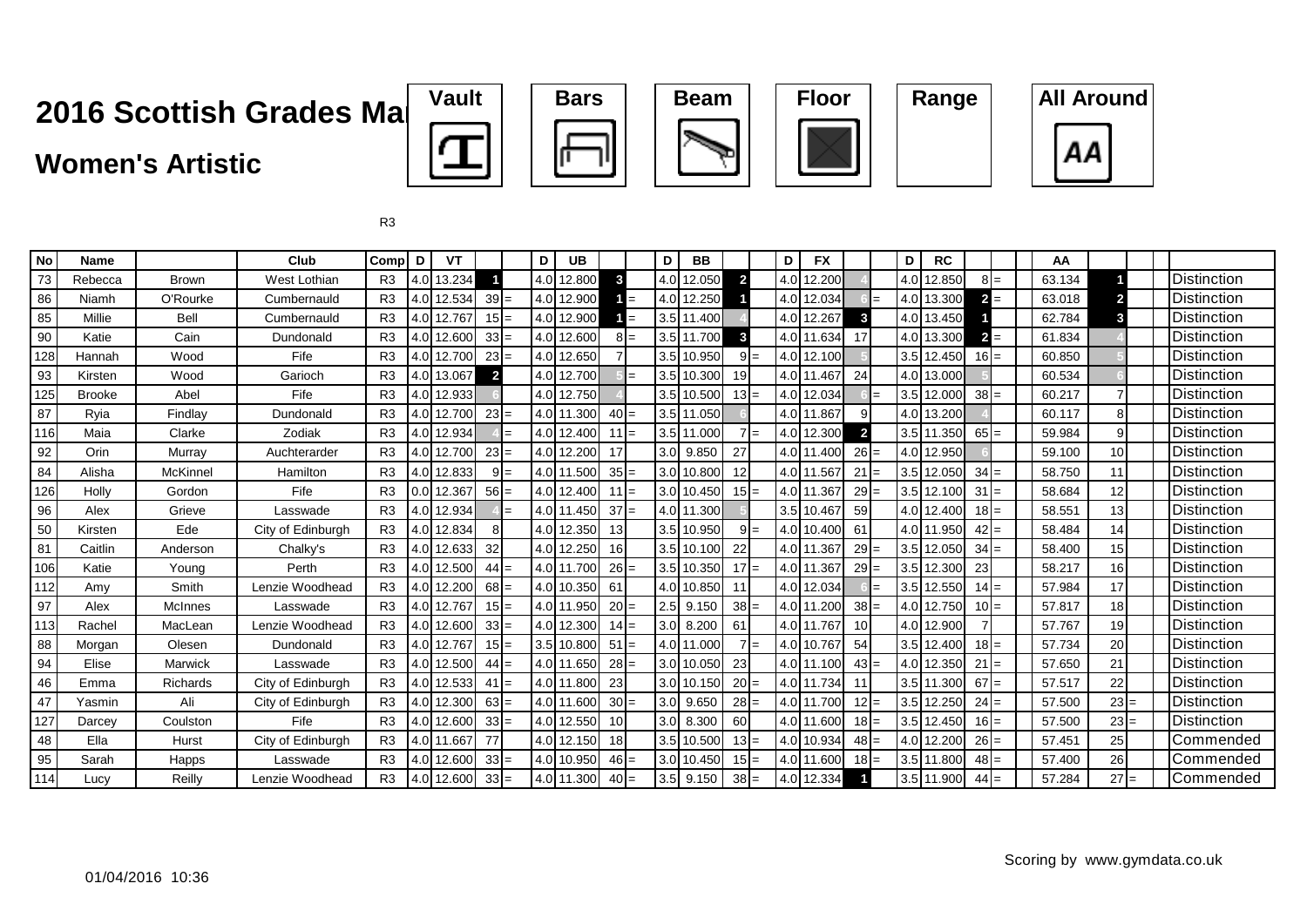|     |           |                         | 2016 Scottish Grades Mai |                |     | <b>Vault</b> |                |  | <b>Bars</b> |        |       |     | <b>Beam</b> |        |     | <b>Floor</b> |        | Range      |        |       | <b>All Around</b> |        |                   |
|-----|-----------|-------------------------|--------------------------|----------------|-----|--------------|----------------|--|-------------|--------|-------|-----|-------------|--------|-----|--------------|--------|------------|--------|-------|-------------------|--------|-------------------|
|     |           | <b>Women's Artistic</b> |                          |                |     |              |                |  |             |        |       |     |             |        |     |              |        |            |        |       | ΑА                |        |                   |
| 51  | Isabella  | Yates                   | City of Edinburgh        | R <sub>3</sub> |     | 4.0 12.400   | $54 =$         |  | 4.0 12.300  | $14 =$ |       | 2.5 | 9.450       | 35     |     | 4.0 10.934   | $48 =$ | 3.5 12.200 | $26 =$ |       | 57.284            | $27 =$ | Commended         |
| 104 | Helena    | Doherty                 | Caithness                | R <sub>3</sub> | 4.0 | 12.667       | 26:            |  | 4.0 11.500  | $35 =$ |       | 2.5 | 8.600       | $53 =$ | 4.0 | 11.667       | 16     | 4.0 12.750 | $10 =$ |       | 57.184            | 29     | Commended         |
| 115 | Anna      | Meechan                 | Lenzie Woodhead          | R <sub>3</sub> | 4.0 | 12.667       | 26             |  | 4.0 11.350  | 39     |       | 3.0 | 9.300       | 36     | 4.0 | 11.567       | 21     | 3.5 12.050 | $34 =$ |       | 56.934            | 30     | Commended         |
| 99  | Amanda    | Roe                     | Lasswade                 | R <sub>3</sub> | 4.0 | 12.300       | $63 =$         |  | 4.0 11.700  | $26 =$ |       | 3.5 | 10.150      | $20 =$ | 4.0 | 10.600       | 56     | 3.5 12.100 | 31     |       | 56.850            | 31     | Commended         |
| 124 | Alicia    | Franca                  | Largs                    | R <sub>3</sub> | 4.0 | 12.434       | 51             |  | 4.0 12.000  | 19     |       | 2.5 | 8.950       | $46 =$ | 4.0 | 11.367       | 29     | 3.5 12.000 | $38 =$ |       | 56.751            | 32     | Commended         |
| 65  | Holli     | Muirhead                | East Kilbride            | R <sub>3</sub> | 4.0 | 12.133       | 71             |  | 4.0 10.750  | $53 =$ |       | 4.0 | 10.350      | $17 =$ |     | 4.0 11.300   | 34     | 4.0 11.950 | $42 =$ |       | 56.483            | 33     | Commended         |
| 59  | Charlotte | Dunn                    | Zippys                   | R <sub>3</sub> |     | 4.0 12.900   | $\overline{7}$ |  | 4.0 10.400  | $59 =$ |       | 3.0 | 8.900       | 50     |     | 4.0 11.700   | 12     | 3.5 12.550 | $14 =$ |       | 56.450            | 34     | Commended         |
| 105 | Corev     | Fraser                  | Caithness                | R <sub>3</sub> |     | 4.0 12.833   | 9!             |  | 4.0 11.550  | $32 =$ |       | 2.5 | 7.900       | 66     |     | 4.0 11.300   | 34     | 4.0 12.850 |        | $8 =$ | 56.433            | 35     | Commended         |
| 43  | Thea      | O'Sullivan              | City of Edinburgh        | R <sub>3</sub> |     | 4.0 12.767   | 15             |  | 4.0 11.100  | $44 =$ |       | 2.5 | 8.950       | $46 =$ |     | 4.0 11.067   | 45     | 3.5 12.150 | $29$ : |       | 56.034            | 36     | lCommended        |
| 56  | Amy       | Findlay                 | COAG                     | R <sub>3</sub> |     | 4.0 12.367   | $56 =$         |  | 4.0 11.750  | $24 =$ |       | 3.0 | 8.550       | $55 =$ |     | 4.0 11.267   | 36     | 3.5 12.050 | $34 =$ |       | 55.984            | 37     | <b>Commended</b>  |
| 69  | Mairead   | O'Connor                | Newtown                  | R <sub>3</sub> |     | 4.0 12.800   | 11             |  | 4.0 10.600  | $56 =$ |       | 2.5 | 9.650       | $28 =$ |     | 4.0 11.167   | 41     | 3.5 11.750 | 50     |       | 55.967            | 38     | Commended         |
| 54  | Emma      | Johnston                | COAG                     | R <sub>3</sub> |     | 4.0 12.467   | $47$ :         |  | 4.0 11.550  | $32 =$ |       | 3.0 | 8.700       | 52     |     | 4.0 11.100   | 43     | 3.5 12.000 | 38     |       | 55.817            | 39     | Commended         |
| 44  | Julia     | Diaz                    | City of Edinburgh        | R <sub>3</sub> |     | 4.0 12.334   | 59:            |  | 4.0 11.550  | $32 =$ |       | 2.5 | 9.550       | $32 =$ |     | 4.0 11.367   | 29     | 3.5 11.000 | 75     |       | 55.801            | 40     | Commended         |
| 121 | Carly     | <b>Banks</b>            | Meadowbank               | R <sub>3</sub> |     | 4.0 12.800   | $11 =$         |  | 4.0 12.600  |        | $8 =$ | 2.0 | 7.300       | 74     |     | 4.0 11.400   | $26 =$ | 3.5 11.700 | 54     |       | 55.800            | 41     | Commended         |
| 119 | Rachel    | Robertson               | Zodiak                   | R <sub>3</sub> |     | 4.0 12.500   | $44 =$         |  | 4.0 10.900  | 49     |       | 3.0 | 9.650       | $28 =$ |     | 4.0 10.800   | 53     | 3.5 11.800 | 48:    |       | 55.650            | 42     | <b>ICommended</b> |
| 53  | Honor     | Martin                  | City of Edinburgh        | R <sub>3</sub> |     | 4.0 12.667   | $26 =$         |  | 4.0 10.750  | $53 =$ |       | 2.5 | 8.550       | $55 =$ |     | 4.0 11.267   | $36 =$ | 3.5 12.250 | $24 =$ |       | 55.484            | 43     | Commended         |
| 57  | Orla      | Murray                  | COAG                     | R <sub>3</sub> |     | 4.0 12.467   | $47 =$         |  | 4.0 11.450  | $37 =$ |       | 3.5 | 9.500       | 34     |     | 4.0 10.234   | 62     | 3.5 11.750 | 50     |       | 55.401            | 44     | Commended         |
| 122 | Ciara     | Miller                  | Meadowbank               | R <sub>3</sub> |     | 4.0 12.267   | $65 =$         |  | 4.0 12.700  |        |       | 3.0 | 9.150       | $38 =$ |     | 4.0 9.967    | 66     | 3.5 11.300 | $67 =$ |       | 55.384            | 45     | Commended         |
| 123 | Lana      | MacKay                  | Meadowbank               | R <sub>3</sub> |     | 4.0 12.267   | 65             |  | 4.0 11.250  | 42     |       | 2.5 | 8.600       | $53 =$ |     | 4.0 11.134   | 42     | 3.5 11.900 | 44     |       | 55.151            | 46     | <b>Commended</b>  |
| 108 | Sara      | <b>Burton</b>           | Perth                    | R <sub>3</sub> |     | 4.0 12.800   | $11 =$         |  | 3.0 9.300   | 69     |       | 3.5 | 9.650       | $28 =$ |     | 4.0 11.700   | $12 =$ | 3.5 11.450 | 63     |       | 54.900            | 47     | Commended         |
| 58  | Katie     | Little                  | Zippys                   | R <sub>3</sub> |     | 4.0 12.634   | 31             |  | 4.0 11.850  | 22     |       | 2.5 | 8.400       | 59     |     | 4.0 9.634    | 69     | 3.5 12.200 | 26     |       | 54.718            | 48     | Commended         |
| 117 | Rebecca   | Currie                  | Zodiak                   | R <sub>3</sub> |     | 4.0 12.467   | 47             |  | $3.0$ 9.150 | 71     |       | 3.0 | 9.950       | $24 =$ |     | 4.0 11.600   | $18 =$ | 3.5 11.550 | $58 =$ |       | 54.717            | 49     | Commended         |
| 70  | Cailin    | McLeoad                 | Newtown                  | R <sub>3</sub> |     | 4.0 12.200   | 68             |  | 4.0 10.600  | $56 =$ |       | 3.0 | 9.150       | $38 =$ |     | 4.0 11.000   | 47     | 3.5 11.750 | 50     |       | 54.700            | 50     | Commended         |
| 118 | Abbie     | Hughes                  | Zodiak                   | R <sub>3</sub> |     | 4.0 12.534   | 39             |  | 4.0 10.950  | $46$ = |       | 2.0 | 7.350       | $72 =$ |     | 4.0 11.700   | 12     | 3.5 12.000 | 38     |       | 54.534            | 51     | Commended         |
| 111 | Abbie     | McGonigal               | <b>Scottish Tumblers</b> | R <sub>3</sub> | 4.0 | 12.767       | 15             |  | 3.5 9.700   | 68     |       | 3.5 | 9.950       | $24 =$ | 4.0 | 10.600       | 56     | 3.5 11.500 | $60$ : |       | 54.517            | 52     | Commended         |
| 45  | Ailsa     | Wight                   | City of Edinburgh        | R <sub>3</sub> |     | 4.0 12.767   | 15             |  | 4.0 11.650  | 28:    |       | 3.0 | 9.250       | 37     | 4.0 | 10.734       | 55     | 3.5 10.100 | 77     |       | 54.501            | 53     | Commended         |
| 61  | Keira     | Carson                  | East Kilbride            | R <sub>3</sub> |     | 4.0 12.667   | 26             |  | 4.0 10.700  | 55     |       | 2.5 | 8.000       | $64 =$ | 4.0 | 11.200       | 38     | 3.5 11.850 | 46     |       | 54.417            | 54     | Commended         |
| 98  | Rosie     | Stone                   | Lasswade                 | R <sub>3</sub> |     | 4.0 12.533   | 41             |  | 4.0 11.950  | $20 =$ |       | 2.0 | 5.700       | $77 =$ | 4.0 | 11.500       | 23     | 4.0 12.700 | 12     |       | 54.383            | 55     | Commended         |
| 82  | Katie     | Boyd                    | Chalky's                 | R <sub>3</sub> |     | 4.0 12.334   | $59 =$         |  | 4.0 11.750  | $24 =$ |       | 3.0 | 8.800       | 51     | 4.0 | 9.367        | 71     | 3.5 12.100 | 31     |       | 54.351            | 56     | Commended         |
| 109 | Victoria  | Mathieson               | Perth                    | R <sub>3</sub> |     | 4.0 12.433   | 52             |  | 4.0 11.100  | $44 =$ |       | 3.0 | 9.550       | $32 =$ | 4.0 | 9.867        | 67     | 3.5 11.400 | 64     |       | 54.350            | 57     | Commended         |
| 110 | Danielle  | Doherty                 | Perth                    | R <sub>3</sub> |     | 4.0 12.967   | $\mathbf{3}$   |  | 4.0 10.100  | 65     |       | 2.5 | 9.000       | $43 =$ |     | 4.0 11.034   | 46     | 3.5 10.750 | 76     |       | 53.851            | 58     | Commended         |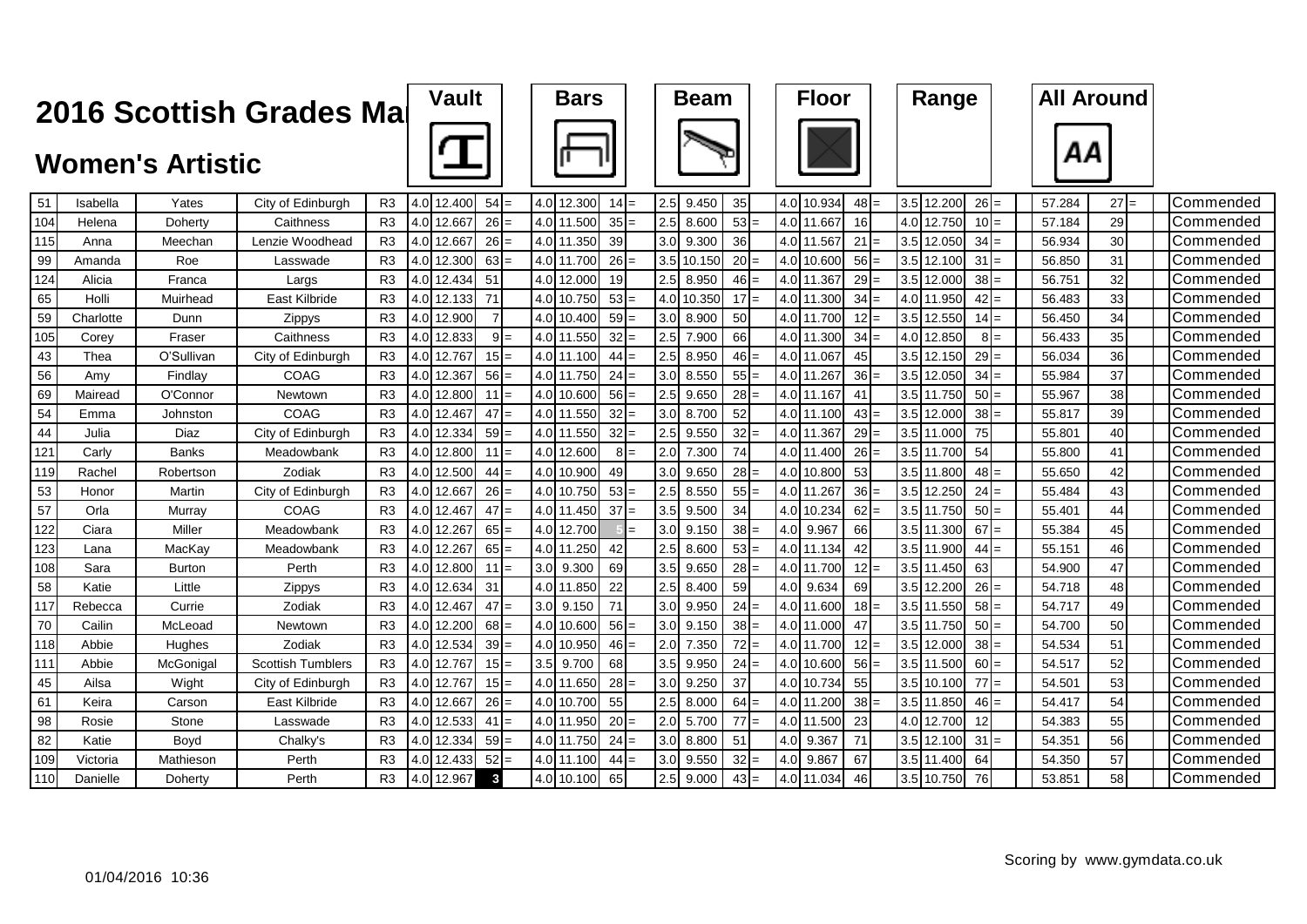|     |         |                         | 2016 Scottish Grades Mal  |                | <b>Vault</b> |        |  | <b>Bars</b> |        |     | <b>Beam</b> |           |     | <b>Floor</b> |        | Range       |        |  | <b>All Around</b> |    |                    |
|-----|---------|-------------------------|---------------------------|----------------|--------------|--------|--|-------------|--------|-----|-------------|-----------|-----|--------------|--------|-------------|--------|--|-------------------|----|--------------------|
|     |         | <b>Women's Artistic</b> |                           |                |              |        |  |             |        |     |             |           |     |              |        |             |        |  | ΑА                |    |                    |
| 52  | Megan   | Newby                   | City of Edinburgh         | R <sub>3</sub> | 4.0 12.733   | $21 =$ |  | 4.0 11.150  | 43     | 2.0 | 7.500       | 71        |     | 4.0 10.900   | 51     | 3.5 11.100  | $71 =$ |  | 53.383            | 59 | Commended          |
| 60  | Emma    | <b>Byrne</b>            | East Kilbride             | R3             | 4.0 12.000   | $73 =$ |  | 3.5 8.900   | 73     | 3.0 | 9.900       | 26        |     | 4.0 10.067   | $64 =$ | 3.5 12.350  | $21 =$ |  | 53.217            | 60 | <b>I</b> Commended |
| 78  | Abigail | <b>Buxton</b>           | Allander                  | R <sub>3</sub> | 4.0 11.400   | 78     |  | 4.0 9.900   | $66 =$ | 3.0 | 9.150       | $38 =$    |     | 4.0 11.200   | $38 =$ | 3.5 11.550  | $58 =$ |  | 53.200            | 61 | Commended          |
| 49  | Katv    | Stephen                 | City of Edinburgh         | R <sub>3</sub> | 4.0 12.467   | $47 =$ |  | 4.0 10.600  | $56 =$ | 2.5 | 8.050       | 63        |     | 4.0 10.867   | 52     | 3.5 11.050  | $73 =$ |  | 53.034            | 62 | <b>Commended</b>   |
| 71  | Rachel  | Ross                    | Newtown                   | R <sub>3</sub> | 4.0 12.334   | $59 =$ |  | 4.0 10.150  | $63 =$ | 2.0 | 7.700       | 68        |     | 4.0 10.567   | 58     | 3.5 12.150  | $29 =$ |  | 52.901            | 63 | <b>Commended</b>   |
| 74  | Madison | Wood                    | Arbroath                  | R <sub>3</sub> | 4.0 12.400   | $54 =$ |  | 3.0 8.200   | 77     | 3.5 | 9.000       | $43 =$    |     | 4.0 11.400   | $26 =$ | 3.5 11.750  | $50 =$ |  | 52.750            | 64 | Commended          |
| 100 | Eve     | Leonard                 | Dumfries Y                | R <sub>3</sub> | 4.0 12.533   | $41 =$ |  | 4.0 9.900   | $66 =$ | 1.5 | 7.650       | $69 =$    |     | 4.0 11.434   | 25     | 3.5 11.200  | 69     |  | 52.717            | 65 | Commended          |
| 55  | Millie  | Gordon                  | COAG                      | R <sub>3</sub> | 4.0 12.367   | $56 =$ |  | 4.0 11.600  | $30 =$ | 3.0 | 8.950       | $46 =$    | 4.0 | 7.900        | 78     | 3.5 11.500  | $60 =$ |  | 52.317            | 66 | <b>IPass</b>       |
| 83  | Niamh   | Graham                  | <b>Phoenix Forfar</b>     | R <sub>3</sub> | 4.0 12.067   | 72     |  | 4.0 10.800  | $51 =$ | 2.0 | 8.550       | $55 =$    |     | 4.0 9.700    | 68     | 3.5 11.150  | 70     |  | 52.267            | 67 | Pass               |
| 72  | Abbie   | <b>Divers</b>           | Newtown                   | R <sub>3</sub> | 4.0 12.600   | $33 =$ |  | $3.5$ 9.200 | 70     | 2.0 | 8.000       | $64 =$    |     | 4.0 10.934   | $48 =$ | 3.5 11.350  | $65 =$ |  | 52.084            | 68 | Pass               |
| 79  | Jasmine | <b>Black</b>            | Midlothian                | R <sub>3</sub> | 4.0 12.167   | 70     |  | $3.5$ 8.650 | 75     | 3.0 | 9.000       | $43 =$    |     | 4.0 10.434   | 60     | 3.5 11.650  | $55 =$ |  | 51.901            | 69 | Pass               |
| 102 | Nicole  | Jackson                 | Dumfries Y                | R <sub>3</sub> | 4.0 11.800   | 76     |  | 4.0 10.850  | 50     | 2.0 | 7.650       | $69 =$    |     | 4.0 10.234   | $62 =$ | 3.0 11.100  | $71 =$ |  | 51.634            | 70 | Pass               |
| 68  | Jemma   | Muirhead                | <b>Kestrel Gymnastics</b> | R <sub>3</sub> | 4.0 12.333   | 62     |  | 4.0 10.400  | $59 =$ | 3.0 | 6.850       | 75        |     | 3.5 9.534    | 70     | 3.5 11.500  | $60 =$ |  | 50.617            | 71 | Pass               |
| 75  | Caitlin | Vannet                  | Arbroath                  | R <sub>3</sub> | 4.0 12.667   | $26 =$ |  | 3.0 8.750   | 74     | 3.0 | 8.100       | 62        | 3.5 | 8.767        | $73 =$ | 3.5 11.050  | $73 =$ |  | 49.334            | 72 | Pass               |
| 62  | Eve     | MacPhee                 | East Kilbride             | R <sub>3</sub> | 4.0 10.900   | 79     |  | $3.5$ 9.100 | 72     | 2.5 | 7.350       | $72 =$    |     | 4.0 10.067   | $64 =$ | 3.5 11.600  | 57     |  | 49.017            | 73 | Pass               |
| 66  | Erin    | Grav                    | East Kilbride             | R <sub>3</sub> | 4.0 12.000   | $73 =$ |  | 4.0 8.500   | 76     | 2.0 | 7.750       | 67        | 4.0 | 8.300        | 76     | 4.0 12.400  | $18 =$ |  | 48.950            | 74 | lPass              |
| 91  | Arianne | McCrosson               | Auchterarder              | R <sub>3</sub> | 4.0 12.800   | $11 =$ |  | 4.0 10.250  | 62     | 1.0 | 6.750       | <b>76</b> |     | $3.5$ 8.800  | 72     | 3.5 10.100  | $77 =$ |  | 48.700            | 75 | Pass               |
| 64  | Rachel  | Kinniburgh              | East Kilbride             | R <sub>3</sub> | 4.0 12.267   | $65 =$ |  | 4.0 10.150  | $63 =$ | 2.5 | 5.700       | $77 =$    | 4.0 | 8.767        | $73 =$ | 3.5 11.650  | $55 =$ |  | 48.534            | 76 | <b>IPass</b>       |
| 103 | Jenna   | Saunders                | Caithness                 | R <sub>3</sub> | 4.0 12.433   | $52 =$ |  | $3.0$ 6.050 | 79     | 3.0 | 8.450       | 58        | 3.0 | 8.200        | 77     | 4.0 12.600  | 13     |  | 47.733            | 77 | Pass               |
| 63  | Katv    | McNair                  | East Kilbride             | R <sub>3</sub> | 4.0 11.834   | 75     |  | $2.5$ 6.450 | 78     | 3.0 | 8.950       | $46 =$    | 2.5 | 8.434        | 75     | 3.5 11.850  | $46 =$ |  | 47.518            | 78 | Pass               |
| 89  | Ellie   | Cambridge               | Dundonald                 | R <sub>3</sub> | 4.0 12.733   | $21 =$ |  | 4.0 10.950  | $46 =$ | 0.0 | 0.000       | $79 =$    |     | $0.0$ 0.000  | $79 =$ | $0.0$ 0.000 | $79 =$ |  | 23.683            | 79 |                    |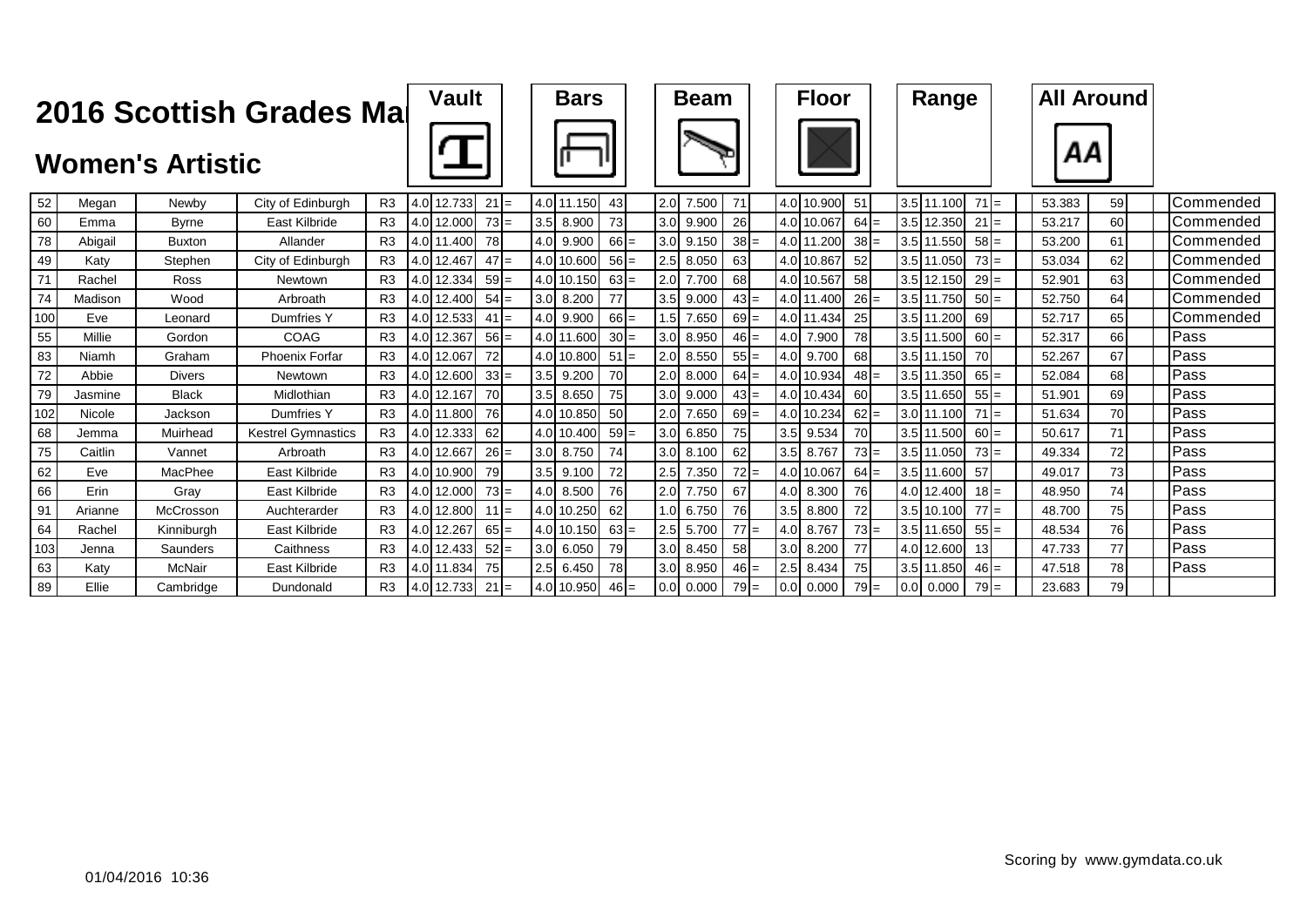### **Women's Artistic**









| <b>No</b> | <b>Name</b> |                 | Club              | Comp D         |      | VT         |                |     | D   | UB.        |                 |       | D   | BB         |                |        | D   | <b>FX</b>  |                 | D   | <b>RC</b>  |        |     | AA     |    |   |                      |
|-----------|-------------|-----------------|-------------------|----------------|------|------------|----------------|-----|-----|------------|-----------------|-------|-----|------------|----------------|--------|-----|------------|-----------------|-----|------------|--------|-----|--------|----|---|----------------------|
| 145       | Molly       | Clark           | Meadowbank        | N4             |      | 4.0 13.033 | 3              |     |     | 4.0 13.150 |                 | $9 =$ |     | 4.0 12.150 |                |        |     | 4.0 12.134 | $\overline{2}$  | 3.5 | 12.400     | 10     |     | 62.867 |    |   | <b>I</b> Distinction |
| 155       | Sacha       | Horne           | Dynamic           | N <sub>4</sub> |      | 4.0 12.933 | $11 =$         |     |     | 4.0 13.200 |                 |       |     | 4.0 11.750 |                |        |     | 4.0 12.200 |                 | 4.0 | 12.600     |        | $=$ | 62.683 |    |   | <b>IDistinction</b>  |
| 163       | Jenni       | Fearnley        | Lasswade          | N <sub>4</sub> |      | 4.0 13.000 |                |     |     | 4.0 13.450 |                 |       |     | 4.0 12.100 | $\overline{2}$ |        |     | 4.0 11.867 |                 |     | 3.5 12.150 | $15 =$ |     | 62.567 | 3  |   | <b>Distinction</b>   |
| 161       | Bella       | Ryce            | Fife              | N4             |      | 4.0 12.700 | $31 =$         |     |     | 4.0 13.200 |                 | $=$   |     | 4.0 11.400 |                | $=$    |     | 4.0 12.000 | 3               | 3.5 | 12.200     | 14     |     | 61.500 |    |   | <b>I</b> Distinction |
| 139       | Naomi       | Chin            | Hamilton          | N <sub>4</sub> |      | 4.0 13.000 |                |     |     | 4.0 12.850 | $17 =$          |       |     | 4.0 12.050 | $\mathbf{3}$   |        |     | 3.5 11.767 | 11              |     | 3.5 11.750 | 21     | $=$ | 61.417 |    |   | <b>IDistinction</b>  |
| 170       | Imogen      | Tribe           | Dundonald         | N <sub>4</sub> |      | 4.0 13.067 | $\overline{2}$ |     |     | 4.0 12.650 | $21 =$          |       |     | 4.0 11.350 |                | $9 =$  |     | 4.0 11.867 |                 | 3.5 | 12.300     | 11     | $=$ | 61.234 |    |   | <b>Distinction</b>   |
| 143       | <b>Beth</b> | Jardine         | Hamilton          | N <sub>4</sub> |      | 4.0 12.900 | $13 =$         |     |     | 4.0 13.200 |                 |       |     | 4.0 10.200 | 23             |        |     | 4.0 11.934 |                 | 4.0 | 12.700     | $2 =$  |     | 60.934 |    |   | <b>I</b> Distinction |
| 132       | Teigan      | Dickson         | City of Edinburgh | N4             |      | 4.0 12.733 | $28 =$         |     |     | 4.0 13.150 |                 | $9 =$ |     | 4.0 11.150 | 13             |        |     | 4.0 11.667 | 14              | 3.5 | 12.100     | 17     |     | 60.800 | 8  |   | <b>IDistinction</b>  |
| 169       | Kendal      | Tribe           | Dundonald         | N <sub>4</sub> |      | 0.0 12.833 | $18 =$         |     | 4.0 | 12.900     | 16              |       |     | 4.0 11.400 |                | $=$    |     | 4.0 11.400 | 21              |     | 3.5 12.150 | $15 =$ |     | 60.683 |    | 9 | <b>IDistinction</b>  |
| 162       | Zara        | <b>Baillie</b>  | Lasswade          | N4             |      | 4.0 12.267 | 44             |     |     | 4.0 12.950 | 15              |       |     | 3.5 11.250 | 11             |        |     | 3.5 11.334 | $23 =$          |     | 3.5 12.700 | $2 =$  |     | 60.501 | 10 |   | <b>I</b> Distinction |
| 140       | Lucy        | Mutch           | Hamilton          | N <sub>4</sub> |      | 4.0 12.900 | $13 =$         |     |     | 4.0 13.150 |                 | $9 =$ |     | 4.0 10.850 |                | $19 =$ |     | 4.0 11.734 | 12              |     | 3.5 11.600 | $24 =$ |     | 60.234 | 11 |   | Distinction          |
| 146       | Oakleigh    | Robertson       | Meadowbank        | N <sub>4</sub> |      | 4.0 12.600 | 37             |     |     | 4.0 12.850 | $17 =$          |       |     | 4.0 11.400 |                | $=$    |     | 4.0 11.700 | 13              |     | 3.5 11.600 | $24 =$ |     | 60.150 | 12 |   | <b>Distinction</b>   |
| 141       | Leah        | Grav            | Hamilton          | N <sub>4</sub> |      | 4.0 12.800 | $22 =$         |     |     | 4.0 12.200 | 32              | $=$   |     | 3.5 10.900 |                | $16 =$ |     | 4.0 11.600 | $16 =$          | 4.0 | 12.600     |        | $=$ | 60.100 | 13 |   | <b>IDistinction</b>  |
| 131       | Niamh       | Stupart         | City of Edinburgh | N4             |      | 4.0 12.733 | $28 =$         |     | 4.0 | 13.200     |                 |       |     | 4.0 11.100 | 14             |        |     | 4.0 11.134 | $33 =$          | 3.5 | 11.750     | 21     | $=$ | 59.917 | 14 |   | Commended            |
| 158       | Elspeth     | Scott           | DGC <sub>2K</sub> | N <sub>4</sub> |      | 4.0 12.567 | $38 =$         |     |     | 4.0 13.150 |                 | $9 =$ | 4.0 | 9.500      | $33 =$         |        |     | 4.0 11.867 |                 |     | 4.0 12.650 |        |     | 59.734 | 15 |   | Commended            |
| 133       | Hannah      | Rutherford      | City of Edinburgh | N <sub>4</sub> |      | 4.0 12.567 | $38 =$         |     |     | 4.0 12.500 | 25              |       |     | 4.0 11.850 |                |        |     | 4.0 11.300 | $25 =$          |     | 3.5 11.450 | 31     | $=$ | 59.667 | 16 |   | Commended            |
| 172       | Eve         | <b>Richards</b> | Zippys            | N <sub>4</sub> |      | 4.0 12.667 | $33 =$         |     | 4.0 | 12.350     | 30 <sup>°</sup> |       |     | 4.0 10.900 |                | $16 =$ |     | 4.0 11.234 | $27 =$          | 4.0 | 12.450     | 9      |     | 59.601 | 17 |   | <b>Commended</b>     |
| 134       | Emma        | Cunliffe        | City of Edinburgh | N <sub>4</sub> |      | 4.0 12.967 |                |     | 4.0 | 12.600     | 23              |       |     | 3.5 10.900 |                | $16 =$ |     | 4.0 11.834 | 9               |     | 3.0 10.900 | 42     |     | 59.201 | 18 |   | <b>Commended</b>     |
| 144       | Carly       | Fisher          | Hamilton          | N <sub>4</sub> |      | 4.0 12.700 | $31 =$         |     |     | 4.0 13.400 | $\overline{2}$  |       |     | 4.0 11.000 | 15             |        | 3.5 | 8.834      | 43              |     | 4.0 12.950 |        |     | 58.884 | 19 |   | Commended            |
| 156       | Hannah      | Blakeman        | DGC <sub>2K</sub> | N4             |      | 4.0 12.867 | $16 =$         |     |     | 4.0 13.150 |                 | $9 =$ |     | 3.0 10.150 | 24             |        |     | 3.5 11.034 | 35              |     | 3.0 11.650 | 23     |     | 58.851 | 20 |   | <b>Commended</b>     |
| 157       | Charlie     | Scott           | DGC <sub>2K</sub> | N <sub>4</sub> |      | 4.0 12.833 | $18 =$         |     |     | 4.0 12.400 | $28 =$          |       |     | 3.5 10.850 | $19 =$         |        |     | 4.0 11.534 | 18              |     | 3.0 11.200 | 37     |     | 58.817 | 21 |   | <b>Commended</b>     |
| 174       | Lucy        | Rae             | Garioch           | N <sub>4</sub> |      | 4.0 12.933 | $11 =$         |     | 4.0 | 12.650     | 21              |       | 4.0 | 10.800     | 21             |        |     | 4.0 11.200 | 29:             |     | 3.0 11.100 | 38     |     | 58.683 | 22 |   | Commended            |
| 165       | Emma        | Nardone         | Perth             | N <sub>4</sub> |      | 4.0 12.967 |                | $=$ |     | 4.0 12.450 | $26 =$          |       |     | 3.5 9.700  | 32             |        |     | 4.0 11.934 |                 |     | 3.5 11.450 | 31     | l=  | 58.501 | 23 |   | ICommended           |
| 150       | Taylor      | McColl          | Arbroath          | N4             |      | 4.0 12.967 |                |     |     | 4.0 12.100 | 35              |       |     | 4.0 11.200 | 12             |        |     | 3.5 10.567 | 40              |     | 3.5 11.500 | 30     |     | 58.334 | 24 |   | <b>ICommended</b>    |
| 160       | Lucy        | McLachlan       | Fife              | N <sub>4</sub> | 4.0I | 12.733     | $28 =$         |     |     | 4.0 12.700 | 20              |       |     | 3.5 9.750  | 31             |        |     | 4.0 11.234 | $27 =$          |     | 3.5 11.550 | $26 =$ |     | 57.967 | 25 |   | Commended            |
| 147       | Maya        | Thornton        | Meadowbank        | N <sub>4</sub> |      | 4.0 12.900 | $13 =$         |     |     | 4.0 12.550 | 24              |       |     | 3.0 9.950  |                | $26 =$ |     | 4.0 11.200 | $29 =$          |     | 3.5 11.350 | 34     |     | 57.950 | 26 |   | ICommended           |
| 166       | Samantha    | Honeyman        | Zodiak            | N4             |      | 4.0 12.833 | $18 =$         |     |     | 3.5 11.150 | 41              |       |     | 4.0 11.350 |                |        |     | 4.0 11.800 | 10 <sup>1</sup> |     | 3.0 10.800 | 43     |     | 57.933 | 27 |   | <b>Commended</b>     |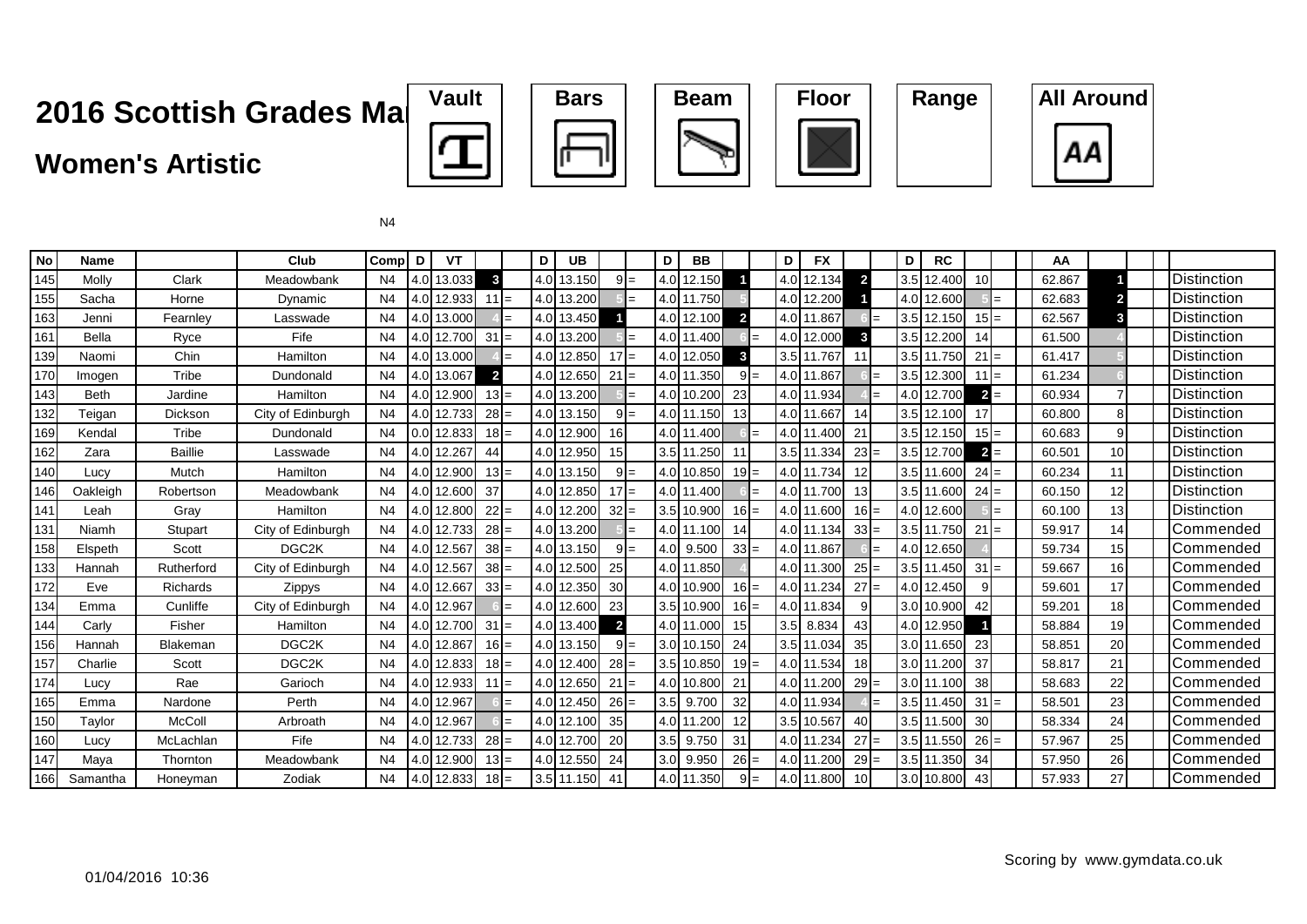|     |             | <b>Women's Artistic</b> | 2016 Scottish Grades Mal |                | <b>Vault</b> |           |  | <b>Bars</b>   |                 |                  | <b>Beam</b> |        | <b>Floor</b> |           | Range      |    |        | <b>All Around</b><br>ΑА |    |                  |
|-----|-------------|-------------------------|--------------------------|----------------|--------------|-----------|--|---------------|-----------------|------------------|-------------|--------|--------------|-----------|------------|----|--------|-------------------------|----|------------------|
| 159 | Sophie      | Miller                  | DGC <sub>2K</sub>        | N <sub>4</sub> | 4.0 12.533   | $41 =$    |  | 4.0 13.350    | 3               | 3.5              | 8.700       | $37 =$ | 4.0 11.334   | $23 =$    | 3.5 12.000 | 18 |        | 57.917                  | 28 | Commended        |
| 173 | Emma        | Kelsey                  | COAG                     | N <sub>4</sub> | 4.0 12.533   | $41 =$    |  | 4.0 13.100    | 14              | 3.0              | 9.250       | 35     | 4.0 11.434   | 20        | 3.0 11.550 |    | $26 =$ | 57.867                  | 29 | Commended        |
| 142 | Eve         | Laverty                 | Hamilton                 | N <sub>4</sub> | 4.0 12.534   | 40 I      |  | 4.0 12.450    | $26 =$          | 3.0              | 9.950       | $26 =$ | 4.0 10.234   | 41        | 4.0 12.600 |    |        | 57.768                  | 30 | <b>Commended</b> |
| 136 | <b>Beth</b> | McMicheal               | Allander                 | N <sub>4</sub> | 4.0 12.734   | 27        |  | 4.0 11.950    | 37              | 3.0              | 9.950       | $26 =$ | 4.0 11.467   | 19        | 3.5 11.550 |    | $26 =$ | 57.651                  | 31 | Commended        |
| 130 | Willow      | Welch                   | City of Edinburgh        | N <sub>4</sub> | 4.0 12.967   |           |  | 4.0 12.400    | $28 =$          | 3.0              | 9.500       | $33 =$ | 4.0 11.634   | 15        | 3.0 10.950 |    | $40 =$ | 57.451                  | 32 | Commended        |
| 137 | Holly       | Richardson              | Allander                 | N <sub>4</sub> | 4.0 12.833   | $18 =$    |  | 4.0 12.150    | 34              | 3.5              | 9.900       | $29 =$ | 4.0 11.134   | $33 =$    | 3.5 11.300 | 35 |        | 57.317                  | 33 | Commended        |
| 171 | Eve         | Bennie                  | Dundonald                | N4             | 4.0 12.800   | $22 =$    |  | 4.0 12.050    | 36              | 2.5              | 8.700       | $37 =$ | 4.0 11.387   | 22        | 4.0 12.300 |    | $11 =$ | 57.237                  | 34 | <b>Commended</b> |
| 175 | Unnam       | Chaudry                 | West Lothian             | N <sub>4</sub> | 4.0 12.867   | $16 =$    |  | 4.0 12.750    | 19 <sup>l</sup> |                  | 3.5 10.000  | 25     | 4.0 10.667   | 38        | 3.5 10.950 |    | $40 =$ | 57.234                  | 35 | Commended        |
| 148 | Milly       | Cresswell               | Arbroath                 | N <sub>4</sub> | 4.0 12.967   |           |  | 4.0 11.400    | 40              | 3.0 <sub>l</sub> | 9.900       | $29 =$ | 4.0 11.200   | $29 =$    | 3.5 11.450 |    | $31 =$ | 56.917                  | 36 | Commended        |
| 168 | Sophie      | Callachan               | Dundonald                | N <sub>4</sub> | 4.0 12.634   | 36        |  | 4.0 12.200    | $32 =$          | 3.5              | 7.700       | 42     | 4.0 11.600   | $16 =$    | 3.5 12.500 |    | 8      | 56.634                  | 37 | <b>Commended</b> |
| 153 | Annabel     | King                    | Dumfries Y               | N <sub>4</sub> | 4.0 12.767   | <b>26</b> |  | 4.0 11.750    | 38 <sup>l</sup> | 3.0              | 9.050       | 36     | 4.0 11.300   | $25 =$    | 3.0 11.550 |    | $26 =$ | 56.417                  | 38 | <b>Commended</b> |
| 167 | Jasmine     | Campbell                | City of Glasgow          | N <sub>4</sub> | 4.0 12.800   | $22 =$    |  | 4.0 13.300    |                 |                  | 3.5 10.500  | 22     | 3.0 7.067    | 44        | 3.5 12.250 | 13 |        | 55.917                  | 39 | Commended        |
| 129 | Sula        | Gordon                  | City of Edinburgh        | N4             | 4.0 12.667   | $33 =$    |  | 4.0 12.250 31 |                 | 2.5              | 8.200       | 39     | 4.0 10.200   | 42        | 3.5 11.950 |    | $19 =$ | 55.267                  | 40 | Commended        |
| 149 | Lucy        | Hopper                  | Arbroath                 | N <sub>4</sub> | 4.0 13.233   |           |  | 4.0 11.050    | 42              | 3.0              | 7.950       | 41     | 3.5 10.600   | 39        | 3.5 11.250 | 36 |        | 54.083                  | 41 | Pass             |
| 154 | Kayla       | Hudson                  | <b>Dumfries Y</b>        | N <sub>4</sub> | 4.0 12.667   | $33 =$    |  | 4.0 11.500    | 39              | 2.5              | 8.150       | 40     | 3.5 10.700   | 37        | 2.5 10.750 | 44 |        | 53.767                  | 42 | Pass             |
| 151 | Rachel      | Murphy                  | Arbroath                 | N <sub>4</sub> | 4.0 12.500   | 431       |  | 3.5 10.100    | 44              | 3.5              | 6.900       | 43     | 3.5 10.767   | <b>36</b> | 4.0 11.950 |    | $19 =$ | 52.217                  | 43 | Pass             |
| 152 | Hana        | King                    | Dumfries Y               | N <sub>4</sub> | 4.0 12.800   | $22 =$    |  | 4.0 10.900 43 |                 | 2.5              | 5.900       | 44     | 4.0 11.200   | $29 =$    | 3.0 11.050 | 39 |        | 51.850                  | 44 | Pass             |

| <b>No</b> | Name    |              | Club     | ICompl D       | V          |  | D | <b>UB</b>   |  | DΙ  | <b>BB</b>  |  | D | <b>FX</b>   |  | <b>RC</b>  |  | <b>AA</b> |  |                   |
|-----------|---------|--------------|----------|----------------|------------|--|---|-------------|--|-----|------------|--|---|-------------|--|------------|--|-----------|--|-------------------|
| 176       | Holly   | Hixon        | Lasswade | N <sub>1</sub> | 4.0 12.567 |  |   | 3.5 11.600  |  | 3.0 | 8.550      |  |   | 4.0 11.600  |  | 4.0 12.350 |  | 56.667    |  | Commended         |
| 178       | ∟eah    | Reid         | Garioch  | N <sub>1</sub> | 4.0 12.667 |  |   | 4.0 11.900  |  | 4.0 | 9.400      |  |   | 4.0 10.734  |  | 4.0 11.900 |  | 56.601    |  | <b>ICommended</b> |
| 179       | Leandra | Grav         | Garioch  | N <sub>1</sub> | 4.0 11.500 |  |   | 4.0 11.800  |  |     | 4.0 10.000 |  |   | 4.0 10.034  |  | 4.0 12.500 |  | 55.834    |  | Commended         |
| 180       | Joanne  | Lowe         | Garioch  | N <sub>1</sub> | 4.0 12.900 |  |   | 4.0 10.900  |  |     | 3.5 10.050 |  |   | $3.0$ 7.934 |  | 4.0 11.200 |  | 52.984    |  | <b>IPass</b>      |
| 1771      | Sarah   | Herbert-Ruiz | Zippys   | N <sub>1</sub> | 4.0 12.200 |  |   | $3.5$ 9.350 |  |     | 3.0 7.900  |  |   | 3.0 9.367   |  | 4.0 12.900 |  | 51.717    |  | Pass              |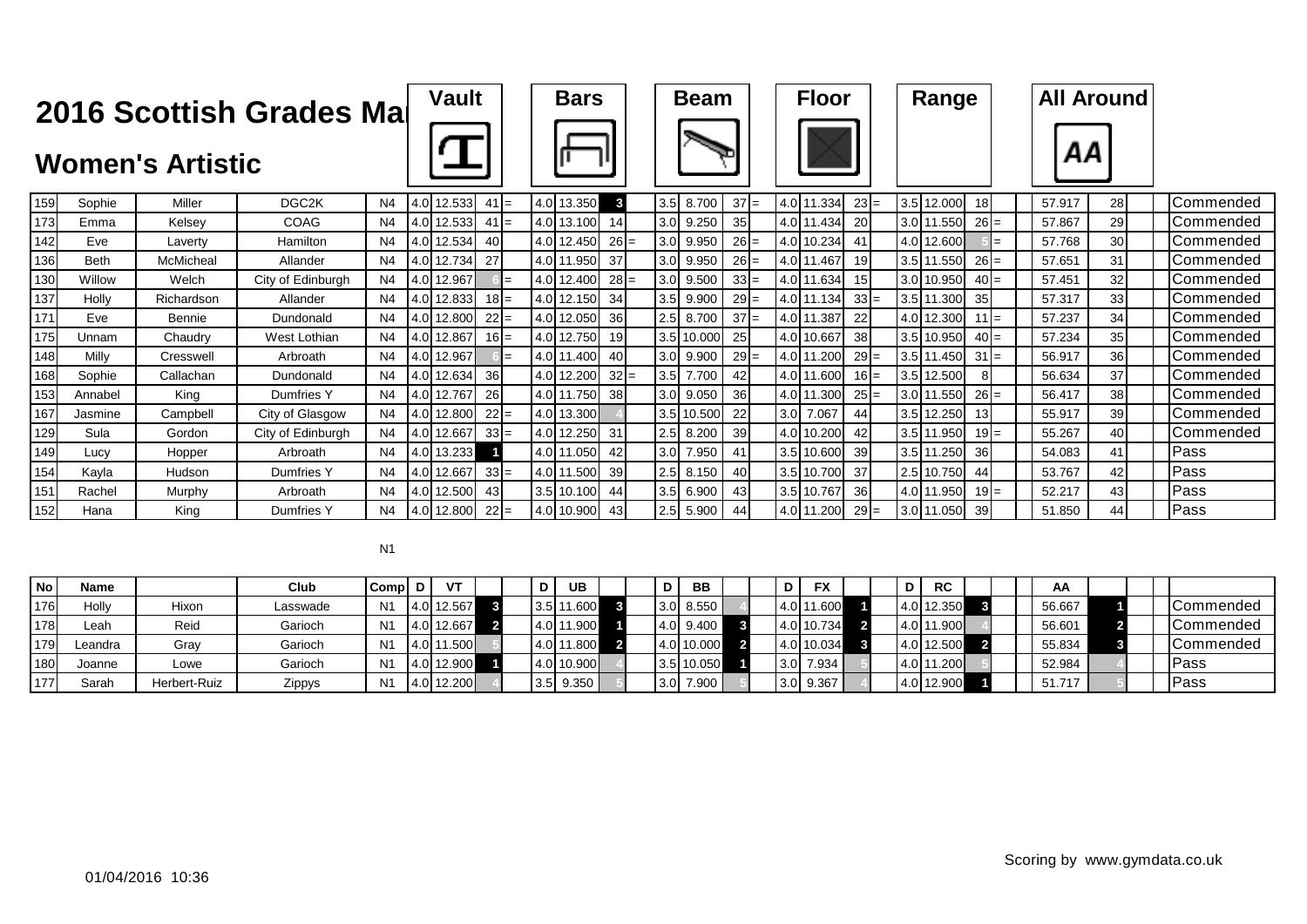### **Women's Artistic**







| <b>No</b> | Name          |                   | Club               | Comp   D       | VT         |                 |     | D   | <b>UB</b>   |                |     | D                | <b>BB</b>   |                |     | D                | <b>FX</b>  |                 | D | <b>RC</b>  |              | AA     |                 |                    |
|-----------|---------------|-------------------|--------------------|----------------|------------|-----------------|-----|-----|-------------|----------------|-----|------------------|-------------|----------------|-----|------------------|------------|-----------------|---|------------|--------------|--------|-----------------|--------------------|
| 200       | Lara          | Storrie           | City of Glasgow    | N3             | 4.0 12.933 | $\mathbf{3}$    |     |     | 4.0 13.000  | $\mathbf{3}$   |     |                  | 4.0 11.250  | $\overline{2}$ |     |                  | 4.0 11.734 | $\overline{2}$  |   | 4.0 12.850 | $\mathbf{z}$ | 61.767 |                 | Distinction        |
| 208       | Abbie         | Nicholl           | Dynamic            | N <sub>3</sub> | 4.0 12.800 |                 | $=$ |     | 4.0 12.900  |                |     |                  | 3.5 10.450  |                | $=$ |                  | 4.0 11.600 |                 |   | 4.0 13.050 |              | 60.800 |                 | <b>Distinction</b> |
| 203       | Kelly         | Wynne             | Lasswade           | N <sub>3</sub> | 0.0 12.600 | 15 <sup>1</sup> |     |     | 4.0 12.650  |                | $=$ |                  | 4.0 11.100  | $\mathbf{3}$   |     | 4.0 <sub>l</sub> | 12.334     |                 |   | 3.5 12.000 | $10l =$      | 60.684 | 3               | <b>Distinction</b> |
| 199       | Katie         | Fulton            | City of Glasgow    | N <sub>3</sub> | 4.0 12.667 | $12 =$          |     |     | 4.0 13.150  | $\overline{2}$ |     |                  | 3.5 10.700  |                |     |                  | 4.0 11.500 |                 |   | 3.5 12.050 | $8I =$       | 60.067 |                 | <b>Distinction</b> |
| 198       | Lucy          | <b>Bain</b>       | Dundonald          | N3             | 4.0 13.333 |                 |     |     | 4.0 12.650  |                | $=$ |                  | 3.5 10.450  |                | $=$ | 4.0              | 11.434     | 81              |   | 3.5 11.800 |              | 59.667 |                 | Commended          |
| 205       | Jenna         | Grant             | Hamilton           | N <sub>3</sub> | 4.0 12.500 | $19 =$          |     |     | 4.0 12.650  |                | $=$ |                  | 4.0 11.000  |                |     |                  | 4.0 11.100 | 9               |   | 3.5 12.000 | $10 =$       | 59.250 |                 | Commended          |
| 206       | Georgie       | Miller            | Hamilton           | N <sub>3</sub> | 4.0 12.500 | $19 =$          |     |     | 4.0 12.600  | 9              |     |                  | 4.0 11.400  |                |     |                  | 4.0 10.467 | 18 <sup>l</sup> |   | 3.5 12.250 |              | 59.217 |                 | Commended          |
| 192       | Jessica       | Lothian           | DGC <sub>2</sub> K | N3             | 4.0 12.833 |                 |     |     | 4.0 13.500  |                |     |                  | 3.0 9.200   | 13             |     |                  | 4.0 11.534 |                 |   | 3.0 11.650 | 19           | 58.717 | 8               | Commended          |
| 204       | Carly         | <b>McPhillips</b> | City of Edinburgh  | N <sub>3</sub> | 4.0 12.700 | $10 =$          |     |     | 4.0 11.100  | 17             |     |                  | 3.5 9.800   | 10             |     |                  | 4.0 11.600 |                 |   | 4.0 11.950 | $13 =$       | 57.150 | 9               | Commended          |
| 196       | <b>Bonnie</b> | Milliken          | Dundonald          | N3             | 4.0 12.900 |                 |     |     | 4.0 12.700  |                |     |                  | 3.5 8.350   | $18 =$         |     |                  | 3.5 10.634 | 17              |   | 3.5 11.950 | $13I =$      | 56.534 | 10 <sup>1</sup> | Commended          |
| 207       | Kayla         | Muir              | Dynamic            | N <sub>3</sub> | 4.0 12.800 |                 | $=$ |     | 4.0 11.350  | 16             |     |                  | 3.5 9.350   | 12             |     |                  | 3.5 10.767 | 14              |   | 3.5 12.050 | $8I =$       | 56.317 | 11              | Commended          |
| 190       | Isla          | Clark             | Garioch            | N3             | 4.0 12.534 | $17 =$          |     |     | 4.0 11.700  | 12             |     |                  | 3.0 9.400   | 11             |     |                  | 4.0 10.734 | 15              |   | 3.5 11.400 | 21           | 55.768 | 12              | Commended          |
| 188       | Cara          | Duncan            | Zippys             | N <sub>3</sub> | 4.0 12.534 | $17 =$          |     |     | 4.0 11.550  | 14             |     |                  | 3.5 9.150   | 14             |     |                  | 3.5 10.100 | 22              |   | 4.0 12.400 | 3            | 55.734 | 13              | Commended          |
| 185       | Adele         | McEwan            | <b>Zippys</b>      | N <sub>3</sub> | 4.0 12.434 | 22              |     |     | 4.0 12.200  | 10             |     | 3.0              | 7.750       | 21             |     |                  | 4.0 10.834 | $12 =$          |   | 3.5 12.300 |              | 55.518 | 14              | Commended          |
| 201       | Cheyne        | Macolm            | Auchterarder       | N <sub>3</sub> | 4.0 12.500 | $19 =$          |     |     | 4.0 11.650  | 13             |     | 3.5              | 9.000       | 15             |     |                  | 4.0 10.867 | $10 =$          |   | 3.5 11.500 | 20           | 55.517 | 15              | Commended          |
| 193       | Jodie         | Christie          | DGC2K              | N3             | 4.0 12.633 | 14              |     |     | 4.0 11.500  | 15             |     | 3.0 <sub>l</sub> | 8.350       | $18 =$         |     |                  | 3.5 10.700 | 16I             |   | 3.5 12.200 |              | 55.383 | 16              | Commended          |
| 191       | Emily         | Morrison          | Garioch            | N3             | 4.0 12.767 |                 |     |     | 4.0 11.750  | 11             |     |                  | 3.5 8.850   | 16             |     |                  | 3.0 10.234 | 19              |   | 3.5 11.700 | 18           | 55.301 | 17              | Commended          |
| 197       | Poppy         | Kruse             | Dundonald          | N3             | 4.0 13.100 | $\overline{2}$  |     |     | $3.0$ 9.750 | 18             |     |                  | $3.5$ 8.750 | 17             |     |                  | 3.5 10.834 | $12 =$          |   | 3.5 12.000 | $10 =$       | 54.434 | 18              | Pass               |
| 186       | Ruth          | Cowie             | Zippys             | N3             | 4.0 12.567 | 16 <sup>l</sup> |     |     | 3.0 7.350   | 21             |     |                  | 3.5 9.900   |                |     |                  | 4.0 11.634 | $\mathbf{3}$    |   | 4.0 11.950 | $13 =$       | 53.401 | 19              | Pass               |
| 184       | Anna          | Creelman          | Zippys             | N3             | 4.0 12.667 | $12 =$          |     | 3.0 | 7.250       | 22             |     |                  | 4.0 10.450  |                | $=$ |                  | 4.0 10.867 | $10 =$          |   | 3.5 11.950 | $13I =$      | 53.184 | 20              | Pass               |
| 189       | Eve           | Swan              | Arbroath           | N3             | 4.0 12.800 |                 | $=$ |     | $3.5$ 9.350 | 19             |     |                  | 3.0 6.950   | 22             |     |                  | 4.0 10.200 | <b>20</b>       |   | 3.5 12.100 |              | 51.400 | 21              | Pass               |
| 187       | Olivia        | Pickford          | Zippys             | N <sub>3</sub> | 4.0 12.700 | $10 =$          |     |     | 3.0 7.400   | 20             |     | 3.0              | 7.900       | 20             |     |                  | 4.0 10.167 | 21              |   | 3.0 10.650 | 23           | 48.817 | 22              |                    |
| 182       | Kiyla         | Young             | <b>Zippys</b>      | N3             | 4.0 12.367 | 23              |     | 3.0 | 6.850       | 23             |     |                  | 2.0 5.450   | 23             |     |                  | 4.0 10.067 | 23              |   | 3.5 11.350 | 22           | 46.084 | 23              |                    |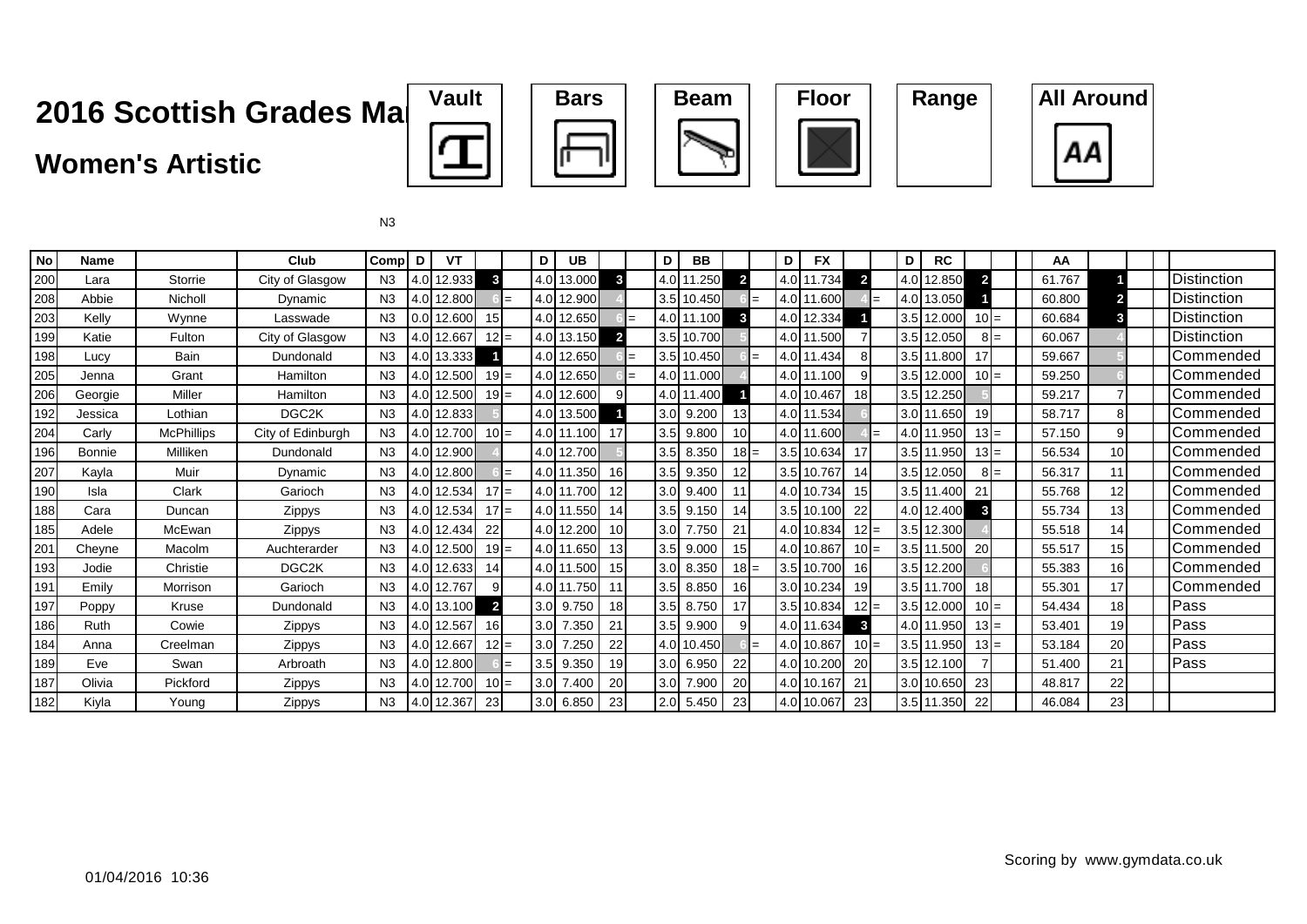### **Women's Artistic**









| <b>No</b> | <b>Name</b> |                | Club         | Comp           | D | VT         |                 | D                | UB          |                 | D   | BB         |                 | D   | <b>FX</b>  |      | D | <b>RC</b>  |       |        | AA     |                 |      |                    |
|-----------|-------------|----------------|--------------|----------------|---|------------|-----------------|------------------|-------------|-----------------|-----|------------|-----------------|-----|------------|------|---|------------|-------|--------|--------|-----------------|------|--------------------|
| 211       | Olivia      | Young          | Fife         | N <sub>2</sub> |   | 4.0 12.600 |                 |                  | 4.0 12.750  |                 |     | 4.0 11.550 | $3 =$           |     | .834       |      |   | 4.0 12.850 | $2 =$ |        | 61.584 |                 |      | Distinction        |
| 214       | Scarlett    | Thomson        | Largs        | N <sub>2</sub> |   | 12.600     |                 |                  | 4.0 12.300  |                 |     | 4.0 11.650 |                 |     | .500       |      |   | 4.0 13.100 |       |        | 61.150 |                 |      | Distinction        |
| 215       | Lucia       | Coggins        | Largs        | N <sub>2</sub> |   | 12.500     |                 |                  | 4.0 12.950  |                 |     | 4.0 11.950 |                 |     | 3.5 10.967 |      |   | 3.5 12.300 |       |        | 60.667 |                 |      | <b>Distinction</b> |
| 220       | Daisy       | Morby          | Auchterarder | N <sub>2</sub> |   | 12.867     |                 |                  | 4.0 12.550  |                 |     | 4.0 11.550 |                 |     | 3.5 10.867 | 8    |   | 3.5 11.250 | 12    |        | 59.084 |                 |      | Commended          |
| 212       | Eilidh      | Crangle        | Largs        | N <sub>2</sub> |   | 12.600     |                 |                  | 4.0 11.800  |                 | 3.5 | 11.000     |                 |     | 10.100     |      |   | 3.5 12.000 |       |        | 57.500 |                 |      | <b>ICommended</b>  |
| 217       | Nadia       | Callan         | Zippys       | N <sub>2</sub> |   | 12.367     | 10 <sup>1</sup> | 4.0              | 1.250       |                 | 4.0 | 9.500      |                 |     | . 4671     |      |   | 4.0 12.850 | $2 =$ |        | 57.434 |                 |      | Commended          |
| 210       | Lauren      | Thomson        | Meadowbank   | N <sub>2</sub> |   | 4.0 12.567 |                 |                  | 4.0 10.650  |                 | 3.5 | 9.650      | 10 <sup>1</sup> | 4.0 | .700       |      |   | 4.0 12.550 |       |        | 57.117 |                 |      | Commended          |
| 218       | Ellie       | <b>Black</b>   | COAG         | N <sub>2</sub> |   | 4.0 12.633 |                 |                  | 3.5 10.550  | 10 <sup>1</sup> |     | 4.0 10.450 | 81              |     | .1001      |      |   | 4.0 11.700 |       | $9I =$ | 56.433 |                 |      | <b>Commended</b>   |
| 213       | Chloe       | Ashmead        | Largs        | N <sub>2</sub> |   | 12.033     | 12              |                  | 14.0 11.500 |                 |     | 4.0 10.300 | 91              | 3.5 | 10.834     |      |   | 3.5 11.450 |       |        | 56.117 |                 |      | Commended          |
| 221       | Emily       | McDonald       | Dynamic      | N <sub>2</sub> |   | 12.333     |                 |                  | 4.0 10.850  |                 |     | 4.0 11.350 |                 | 3.5 | 9.700      | 12   |   | 3.5 11.700 |       | $9I =$ | 55.933 | 10 <sub>1</sub> |      | <b>ICommended</b>  |
| 219       | Isla        | Raeburn-Potter | West Lothian | N <sub>2</sub> |   | 12.667     |                 | 3.0 <sub>l</sub> | 7.400       | 12 <sup>1</sup> |     | 4.0 11.050 |                 |     | 10.934     |      |   | 3.5 12.600 |       |        | 54.651 |                 | Pass |                    |
| 209       | Kirsty      | Dunlop         | Meadowbank   | N2             |   | 4.0 12.700 |                 |                  | 4.0 10.150  |                 | 3.5 | 8.550      | 12I             |     | 10.734     | 10 I |   | 3.5 11.950 |       |        | 54.084 |                 | Pass |                    |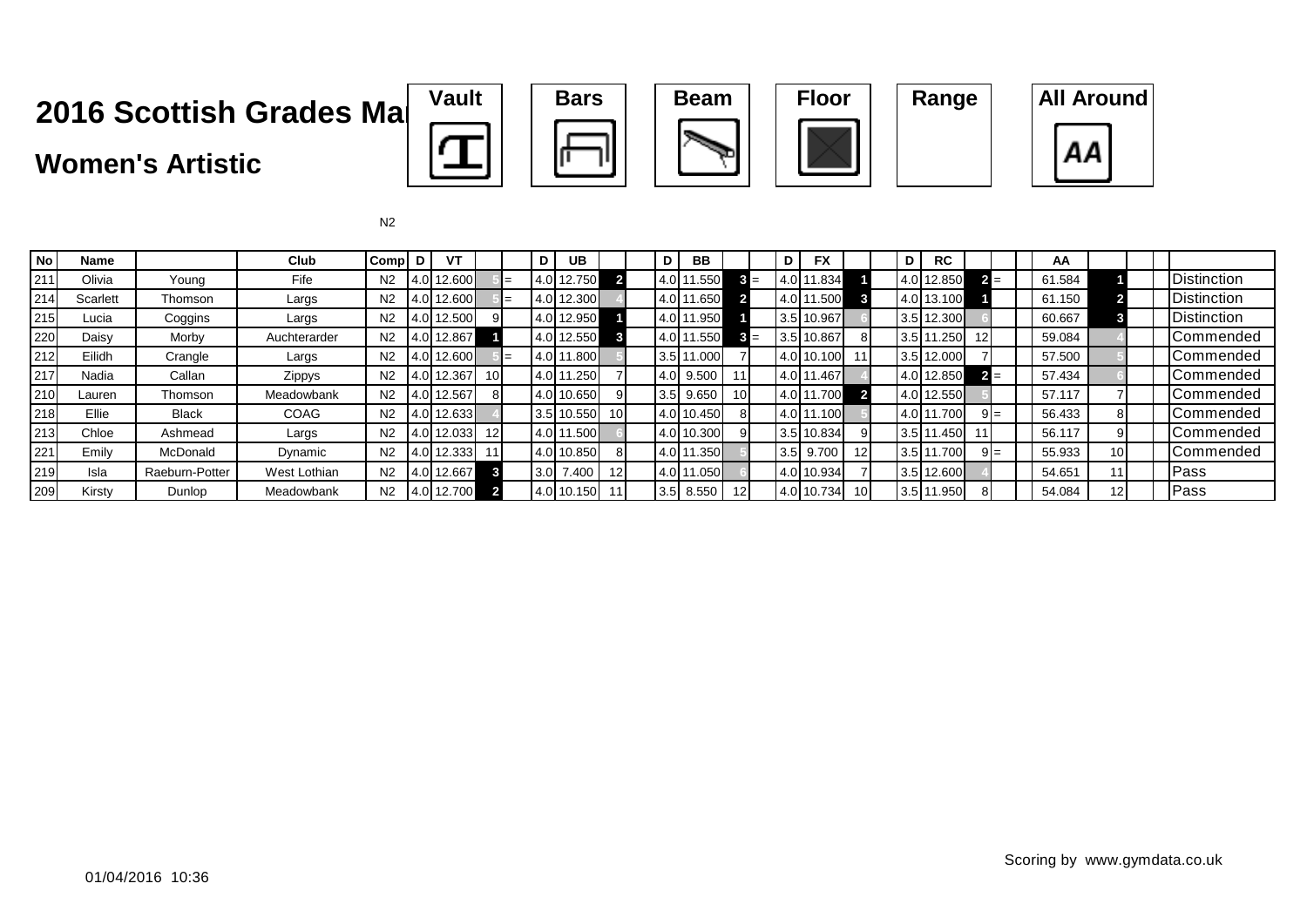### **Women's Artistic**









| <b>No</b> | Name   |          | Club          | Comp           | D     | ۷T     |                 |     | D                                 | UB.         |                         |              | D                | <b>BB</b>  |    | D                | <b>FX</b>   |                 | D | <b>RC</b>    |                 | AA     |                 |        |                    |
|-----------|--------|----------|---------------|----------------|-------|--------|-----------------|-----|-----------------------------------|-------------|-------------------------|--------------|------------------|------------|----|------------------|-------------|-----------------|---|--------------|-----------------|--------|-----------------|--------|--------------------|
| 229       | Mia    | Paterson | Cumbernauld   | R <sub>1</sub> | 4.0   | 12.400 | $14 =$          |     | (4.0)                             | 12.050      | 12                      |              | 4.OL*            | 1.650      |    | 3.5              | 1.267       |                 |   | 4.0 13.600   |                 | 60.967 |                 |        | <b>Distinction</b> |
| 227       | Islay  | Grant    | Fyrish        | R <sub>1</sub> | 4.0   | 12.800 |                 |     |                                   | 3.5 12.000  | 13I                     |              |                  | 3.5 11.050 |    | 4.0              | .734        | 21              |   | 4.0 13.200   |                 | 60.784 |                 |        | <b>Distinction</b> |
| 230       | Rachel | Thomson  | Cumbernauld   | R <sub>1</sub> | 4.0   | 12.634 | $3 =$           |     |                                   | 4.0 13.000  | $\overline{\mathbf{2}}$ |              |                  | 4.0 10.650 |    | 3.5              | 11.134      | $8I=$           |   | 4.0 12.750   |                 | 60.168 |                 |        | <b>Distinction</b> |
| 226       | April  | Heggie   | Auchterarder  | R <sub>1</sub> | 4.0   | 12.367 | 16 I            |     |                                   | 4.0 13.200  |                         |              |                  | 3.5 10.350 |    |                  | 4.0 11.300  |                 |   | 4.0 12.050   | 10 <sup>1</sup> | 59.267 |                 |        | <b>Distinction</b> |
| 225       | Hannah | Courcha  | Auchterarder  | R <sub>1</sub> | 4.0   | 12.567 |                 | l=  |                                   | 4.0 12.900  | 3                       |              | 4.0I             | 9.800      |    | $4.0$   1        | 11.734      | $2 =$           |   | 4.0 12.150   | $8I =$          | 59.151 |                 |        | <b>Distinction</b> |
| 234       | Olivia | Muir     | Hamilton      | R <sub>1</sub> | 4.0   | 12.600 |                 |     |                                   | 4.0 12.800  |                         |              |                  | 3.5 9.300  |    | 4.0              | 11.867      |                 |   | $3.5$ 12.000 | $11 =$          | 58.567 |                 |        | Distinction        |
| 232       | Neve   | Reddick  | Zodiak        | R <sub>1</sub> | 4.0   | 12.534 |                 |     |                                   | 4.0 12.550  | 91                      |              |                  | 4.0 10.800 | 3  | 4.0              | 11.067      | 10I             |   | 3.5 11.300   | 18 <sup>1</sup> | 58.251 |                 |        | <b>Distinction</b> |
| 235       | Hannah | Redfern  | Garioch       | R1             | 4.0   | 12.433 | $12 =$          |     |                                   | 4.0 12.600  |                         | $\mathsf{I}$ | 3.5              | 9.100      |    | 4.0              | .267        |                 |   | 3.5 11.950   | 13              | 57.350 |                 | $8I =$ | Commended          |
| 236       | Olivia | Cordiner | Garioch       | R <sub>1</sub> | 4.0   | 12.433 | $12I =$         |     |                                   | 4.0 12.600  |                         | $\mathbf{I}$ | 4.OI             | 9.950      |    | 3.0 <sub>l</sub> | 10.167      | 13 I            |   | 3.5 12.200   |                 | 57.350 |                 | $8I =$ | Commended          |
| 237       | Eryn   | Thom     | Garioch       | R <sub>1</sub> | 4.0   | 12.567 |                 | $=$ |                                   | 4.0 12.650  |                         |              | 3.0 <sub>l</sub> | 9.000      |    | 3.5              | 10.734      | 12 <sup>1</sup> |   | 3.5 12.150   | 3 I =           | 57.101 | 101             |        | Commended          |
| 231       | Carys  | Cassells | Zodiak        | R <sub>1</sub> | 4.0I  | 12.434 |                 |     |                                   | 4.0 12.850  |                         |              | 3.0 <sub>l</sub> | 7.850      | 13 |                  | 4.0 11.500  |                 |   | 3.5 11.400   |                 | 56.034 | 11              |        | Commended          |
| 223       | Anna   | Warren   | Auchterarder  | R <sub>1</sub> | 4.0   | 12.634 | $3 =$           |     |                                   | 4.0 11.050  | 16                      |              | 4.0              | 9.250      |    | 3.5              | 10.800      |                 |   | 4.0 11.900   | $14 =$          | 55.634 |                 |        | Commended          |
| 228       | Eildih | Sinclair | Caithness     | R <sub>1</sub> | 4.0   | 12.700 |                 |     |                                   | $3.5$ 9.500 | 18                      |              | 2.5              | 7.550      | 15 |                  | 3.5 11.134  | $8I=$           |   | 4.0 13.300   |                 | 54.184 | 13 <sub>1</sub> |        | Commended          |
| 239       | Abbey  | Orr      | Allander      | R <sub>1</sub> | 4.0   | 12.500 | 10 <sup>1</sup> |     | 4.0                               | 12.100      | 11                      |              | 3.0              | 7.150      | 16 | 3.5              | 10.100      | 141             |   | $3.5$ 12.000 | $11 =$          | 53.850 | 14              |        | Commended          |
| 240       | Aimee  | Hughes   | Zippys        | R <sub>1</sub> | 4.0   | 12.300 | 17              |     | 4.0I1                             | 1.350       | 14                      |              | 3.5              | 8.100      | 12 | 3.5              | 9.167       | 16 I            |   | $3.5$ 11.900 | $14 =$          | 52.817 | 15 <sub>l</sub> |        | Commended          |
| 233       | Amy    | Neilson  | East Kilbride | R <sub>1</sub> | 4.0   | 12.400 | $14 =$          |     |                                   | 3.5 9.950   | 17                      |              | 2.0              | 4.950      | 18 |                  | 3.0 9.334   | 151             |   | 3.5 12.200   | $=$             | 48.834 | 16 <sub>l</sub> |        | Pass               |
| 238       | Ellie  | Menmuir  | Perth         | R <sub>1</sub> | 4.0   | 12.234 | 18 <sup>l</sup> |     |                                   | 4.0 12.400  | 10 <sup>1</sup>         |              | 3.0              | 6.450      | 17 |                  | $0.0$ 0.000 | $17 =$          |   | 3.5 12.350   |                 | 43.434 | 17              |        |                    |
| 224       | Chloe  | Bain     | Auchterarder  | R <sub>1</sub> | 14.OI | 12.567 |                 | $=$ | $\blacksquare$ 4.0 $\blacksquare$ | 1.250       | 15 <sup>1</sup>         |              | 2.5              | 7.600      | 14 |                  | $0.0$ 0.000 | $17I$ =         |   | 3.5 11.500   | 16              | 42.917 | 18              |        |                    |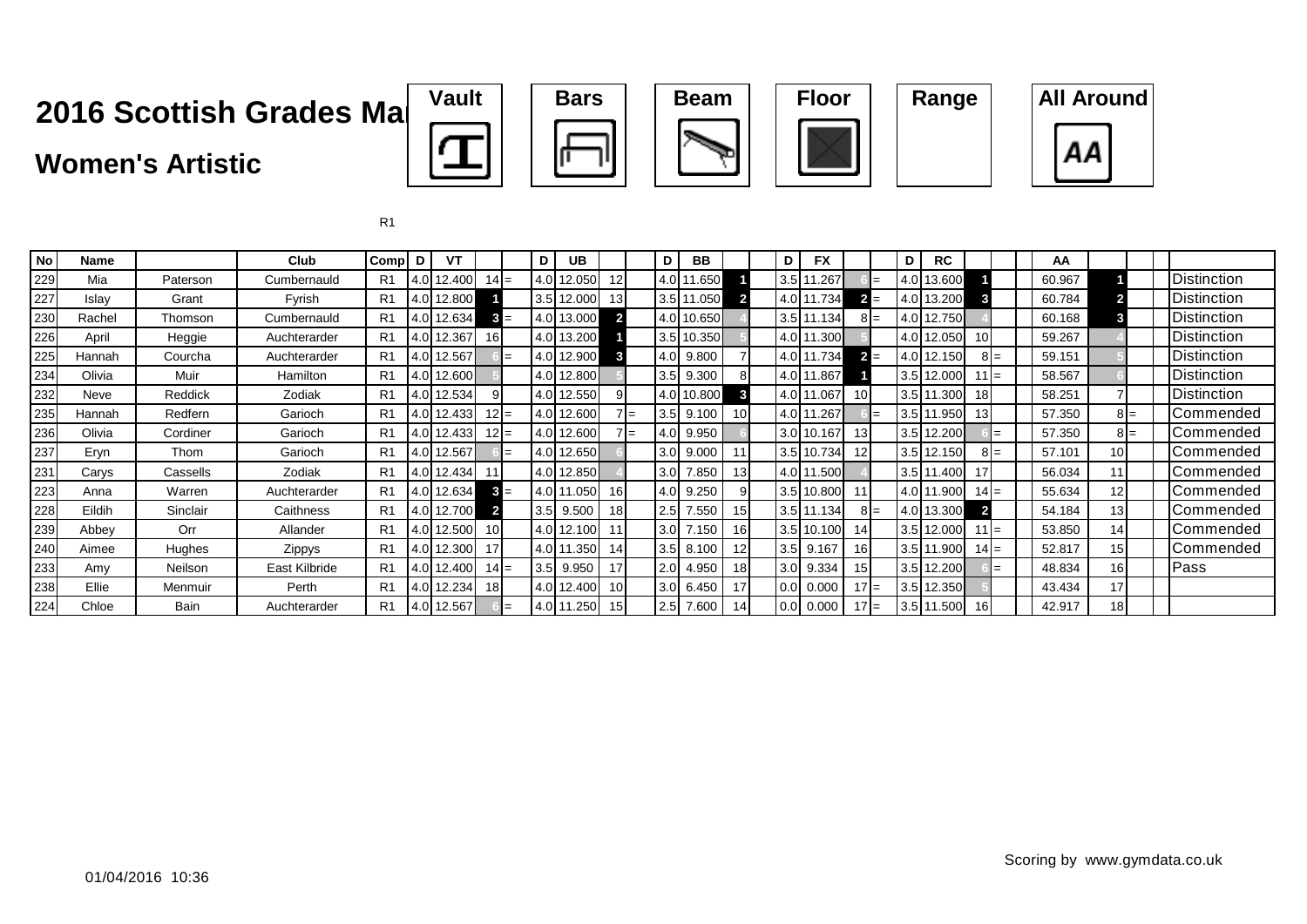### **Women's Artistic**











| No              | <b>Name</b> |                 | Club            | Comp           | D                | VT         |                 |       | D I              | <b>UB</b>  |                 | D    | <b>BB</b>  |        | D   | <b>FX</b>    |                | D          | <b>RC</b>    |        | AA     |                 |                    |
|-----------------|-------------|-----------------|-----------------|----------------|------------------|------------|-----------------|-------|------------------|------------|-----------------|------|------------|--------|-----|--------------|----------------|------------|--------------|--------|--------|-----------------|--------------------|
| 253             | Isabella    | Knox            | Cumbernauld     | R <sub>2</sub> | 3.5              | 12.400     | 13 <sup>1</sup> |       |                  | 4.0 13.150 | $\overline{2}$  |      | 4.0 12.150 |        |     | 3.5 11.250   | $13 =$         |            | 4.0 13.000   | $=$    | 61.950 |                 | <b>Distinction</b> |
| 254             | Janie       | Evans           | Lenzie Woodhead | R <sub>2</sub> | 3.5              | 12.300     | 18 <sup>1</sup> |       |                  | 4.0 12.900 | $8I=$           |      | 4.0 12.050 |        |     | 3.5 10.950   | 19             |            | 4.0 13.000   | $=$    | 61.200 |                 | <b>Distinction</b> |
| 276             | Kirsty      | Fraser          | Fyrish          | R <sub>2</sub> | 3.5 <sub>l</sub> | 12.500     |                 | $9 =$ |                  | 4.0 12.250 | $20 =$          | 4.0I | 1.200      |        |     | 4.0 11.650   |                |            | 4.0 12.150   |        | 59.750 |                 | <b>Distinction</b> |
| 275             | Mairi       | McNaught        | Fyrish          | R <sub>2</sub> |                  | 3.6 11.850 | $32 =$          |       |                  | 4.0 12.250 | $20 =$          |      | 4.0 11.650 |        |     | 4.0 11.250   | $13 =$         |            | 4.0 12.400   |        | 59.400 |                 | <b>Distinction</b> |
| 24 <sup>°</sup> | Michaela    | Currie          | Hamilton        | R <sub>2</sub> |                  | 3.5 12.250 | $19 =$          |       |                  | 4.0 12.700 | 11              |      | 4.0 10.100 | 19     |     | 4.0 11.600   |                |            | 4.0 12.700   | $=$    | 59.350 |                 | <b>Distinction</b> |
| 242             | Laura       | McDougall       | Hamilton        | R <sub>2</sub> |                  | 3.5 11.950 | $29 =$          |       |                  | 4.0 11.400 | $24 =$          |      | 4.0 11.700 | 3      |     | 4.0 11.550   | $7l =$         | 4.0        | 12.700       |        | 59.300 |                 | <b>Distinction</b> |
| 246             | Leona       | Kelly           | Hamilton        | R <sub>2</sub> |                  | 4.0 12.600 |                 |       |                  | 4.0 12.350 | $18 =$          |      | 4.0 11.250 |        |     | 4.0 11.650   |                |            | 3.5 11.350   | 18     | 59.200 |                 | <b>Distinction</b> |
| 265             | Olivia      | Allan-Cook      | Garioch         | R <sub>2</sub> |                  | 3.5 12.150 | 22              |       |                  | 4.0 13.100 | $3 =$           |      | 4.0 10.900 | 12     |     | $3.5$ 11.050 | $17 =$         |            | 3.5 11.900   | 10     | 59.100 | 8               | <b>Distinction</b> |
| 252             | Georgia     | Kay             | Auchterarder    | R <sub>2</sub> |                  | 3.5 12.350 | $14 =$          |       |                  | 4.0 13.200 |                 |      | 4.0 11.000 | 11     |     | 3.0 10.500   | 23             |            | 3.5 11.650   | 12I    | 58.700 | 9               | <b>Distinction</b> |
| 245             | Nadine      | Ward            | Hamilton        | R <sub>2</sub> | 4.0 <sub>l</sub> | 12.500     |                 | $9 =$ |                  | 4.0 12.900 | $8 =$           |      | 4.0 11.050 |        |     | 4.0 10.600   | 22             |            | 3.5 11.450   | $15 =$ | 58.500 | 10 <sup>1</sup> | <b>Distinction</b> |
| 250             | Heather     | <b>Buchanan</b> | Auchterarder    | R <sub>2</sub> | 3.5 <sub>1</sub> | 12.350     | $14 =$          |       |                  | 4.0 12.950 |                 |      | 4.0 11.400 |        |     | 4.0 10.300   | $24 =$         | $4.0$   11 | .250         | $19 =$ | 58.250 | $11 =$          | <b>Distinction</b> |
| 270             | Emma        | Raeside         | Allander        | R <sub>2</sub> | 3.5              | 12.250     | $19 =$          |       |                  | 4.0 12.950 |                 |      | 9.250      | 26     |     | 4.0 12.050   |                |            | $3.5$ 11.750 |        | 58.250 | 11I             | <b>Distinction</b> |
| 266             | Lucy        | Macrae          | Chalky's        | R <sub>2</sub> |                  | 3.5 12.600 |                 |       |                  | 4.0 13.000 |                 |      | 4.0 11.450 |        |     | 4.0 11.550   | $7l =$         |            | $3.0$ 9.200  | 36     | 57.800 | 13              | <b>Distinction</b> |
| 248             | Emma        | Calder          | Meadowbank      | R <sub>2</sub> | 4.0 <sub>l</sub> | 12.550     |                 | $=$   |                  | 4.0 13.100 | $3 =$           |      | 4.0 10.300 | 17     |     | 3.5 10.250   | 26             |            | 3.5 11.500   | 14     | 57.700 | 14              | <b>Distinction</b> |
| 279             | Ellie       | McKintosh       | Fyrish          | R <sub>2</sub> |                  | 3.5 12.200 | 21              |       |                  | 4.0 12.250 | $20 =$          |      | 4.0 10.400 | 16     |     | 3.5 11.300   | $11 =$         | 4.0111     | 1.450        | $15 =$ | 57.600 | 15 <sub>l</sub> | <b>Distinction</b> |
| 251             | Ailie       | Kinnear         | Auchterarder    | R <sub>2</sub> |                  | 3.5 12.550 |                 |       |                  | 4.0 12.550 | $15 =$          |      | 4.0 10.750 | 13     |     | 4.0 11.850   | $\overline{2}$ |            | $3.5$ 9.650  | 35     | 57.350 | 16              | Commended          |
| 258             | Rebecca     | Leslie          | Lasswade        | R <sub>2</sub> |                  | 3.5 12.000 | $27 =$          |       |                  | 4.0 12.850 | 10 <sup>1</sup> |      | 4.0 9.900  | 22     |     | 4.0 11.550   | $7l =$         |            | 3.0 11.000   | $23 =$ | 57.300 | 17              | Commended          |
| 249             | Rebecca     | McClymont       | Largs           | R <sub>2</sub> |                  | 4.0 12.700 | $2 =$           |       |                  | 3.5 10.300 | $32 =$          |      | 4.0 10.200 | 18     |     | 3.0 11.050   | $17 =$         |            | 4.0 12.900   |        | 57.150 | 18 <sup>l</sup> | Commended          |
| 247             | Aimee       | Rendall         | Meadowbank      | R <sub>2</sub> |                  | 3.5 11.850 | $32 =$          |       |                  | 4.0 12.550 | $15 =$          |      | 4.0 10.450 | 15     | 3.5 | 9.250        | 33             |            | 4.0 12.700   | $=$    | 56.800 | 19              | Commended          |
| 269             | Lauren      | MacKenzie       | Allander        | R <sub>2</sub> |                  | 3.5 11.950 | $29 =$          |       |                  | 4.0 10.950 | 29              |      | 4.0 10.600 | 14     |     | 4.0 11.800   | 3              | $3.5$ 11   | 1.250        | $19 =$ | 56.550 | 20              | Commended          |
| 281             | Helena      | <b>Hollins</b>  | Dundonald       | R <sub>2</sub> |                  | 3.5 12.000 | $27 =$          |       |                  | 4.0 11.400 | $24 =$          |      | 4.0 11.550 |        |     | 4.0 10.300   | $24 =$         |            | 3.5 11.100   | 21     | 56.350 | 21              | Commended          |
| 271             | Leanne      | Harle           | Allander        | R <sub>2</sub> | 3.5              | 12.100     | $23 =$          |       | 4.0 <sup>1</sup> | 12.000     | 23              |      | 4.0 9.950  | $20 =$ |     | 3.5 10.900   | <b>20</b>      |            | 3.0 10.450   | 32'    | 55.400 | 22              | Commended          |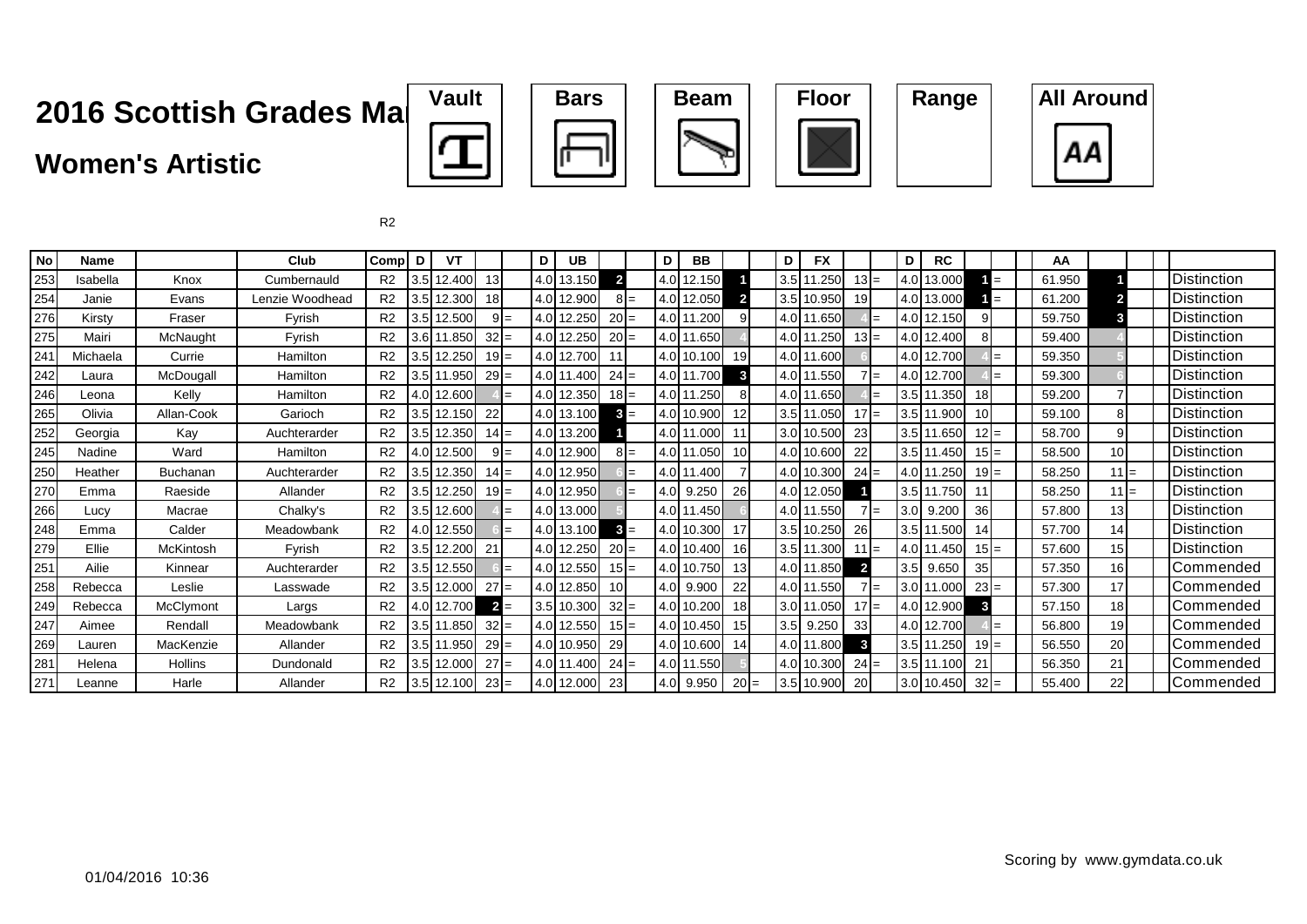|     |         | <b>Women's Artistic</b> | 2016 Scottish Grades Mal |                | <b>Vault</b>      |        |  | <b>Bars</b> |        |     | <b>Beam</b> |                 |     | <b>Floor</b> |        | Range         |                 |  | <b>All Around</b><br>ΑА |    |           |
|-----|---------|-------------------------|--------------------------|----------------|-------------------|--------|--|-------------|--------|-----|-------------|-----------------|-----|--------------|--------|---------------|-----------------|--|-------------------------|----|-----------|
| 273 | Jade    | Handleigh               | Dumfries Y               | R <sub>2</sub> | 4.0 12.700        | $2 =$  |  | 3.5 10.200  | 34     | 4.0 | 9.800       | 23              |     | 4.0 11.200   | 15     | 3.0 11.050    | 22              |  | 54.950                  | 23 | Commended |
| 243 | Katie   | Frame                   | Hamilton                 | R <sub>2</sub> | 4.0 12.550        |        |  | 4.0 12.600  | $12 =$ |     | 3.5 9.100   | $27 =$          |     | $3.5$ 9.800  | 29     | 4.0 10.700    | $27 =$          |  | 54.750                  | 24 | Commended |
| 283 | Robyn   | Low                     | COAG                     | R <sub>2</sub> | 3.5 12.350        | $14 =$ |  | 4.0 12.600  | $12 =$ | 3.0 | 5.800       | 35              |     | 3.5 11.100   | 16     | 4.0 12.500    |                 |  | 54.350                  | 25 | Commended |
| 267 | Eilidh  | <b>McCafferty</b>       | Allander                 | R <sub>2</sub> | 3.5 12.050        | $25 =$ |  | 4.0 10.300  | $32 =$ | 4.0 | 9.950       | $20 =$          |     | 4.0 11.300   | $11 =$ | 3.5 10.600    | 30 <sup>l</sup> |  | 54.200                  | 26 | Commended |
| 261 | Abbie   | Forbes                  | City of Edinburgh        | R <sub>2</sub> | 4.0 12.500        | $9 =$  |  | 4.0 11.300  | 26     | 4.0 | 9.100       | $27 =$          |     | 4.0 10.200   | 27     | 4.0 11.000    | $23 =$          |  | 54.100                  | 27 | Commended |
| 282 | Marie   | McEwan                  | Zippys                   | R <sub>2</sub> | 4.0 12.750        |        |  | 4.0 12.350  | $18 =$ | 3.5 | 8.050       | 33              |     | $3.0$ 9.400  | 31     | 3.0 10.700    | $27 =$          |  | 53.250                  | 28 | Commended |
| 268 | Mia     | Glegg                   | Allander                 | R <sub>2</sub> | 3.5 11.800        | 36     |  | $3.5$ 9.500 | 37     | 4.0 | 9.700       | 24              |     | 4.0 10.750   | 21     | 3.5 10.850    | 26              |  | 52.600                  | 29 | Commended |
| 257 | Katie   | <b>Byrne</b>            | East Kilbride            | R <sub>2</sub> | 3.5 11.850        | $32 =$ |  | 4.0 10.800  | 31     | 4.0 | 9.550       | 25              |     | 3.5 9.350    | 32     | 3.5 10.900    | 25              |  | 52.450                  | 30 | Pass      |
| 277 | Sophie  | Bath                    | Fvrish                   | R2             | $3.5$ 12.450      | 12I    |  | 4.0 10.900  | 30     | 4.0 | 8.100       | $31 =$          |     | 3.0 9.200    | 34     | 4.0 11.650    | $12 =$          |  | 52.300                  | 31 | Pass      |
| 260 | Jodi    | White                   | City of Edinburgh        | R2             | 3.5 11.600        | 37     |  | 4.0 12.550  | $15 =$ | 3.5 | 8.250       | 30 <sup>l</sup> |     | 4.0 11.500   | 10     | $2.0$ 8.000   | 37              |  | 51.900                  | 32 | Pass      |
| 262 | Bethany | Leitch                  | City of Edinburgh        | R <sub>2</sub> | 3.5 12.050        | $25 =$ |  | 4.0 12.600  | $12 =$ |     | 3.5 8.700   | 29              | 3.0 | 7.900        | 36     | 3.5 10.500    | 31              |  | 51.750                  | 33 | Pass      |
| 278 | Darcie  | Houston                 | Fyrish                   | R <sub>2</sub> | 3.5 11.850        | $32 =$ |  | 4.0 11.150  | 28     | 4.0 | 8.100       | $31 =$          | 3.0 | 8.950        | 35     | 3.0 10.250    | 34              |  | 50.300                  | 34 | Pass      |
| 272 | Ellie   | Maxwell                 | Dumfries Y               | R <sub>2</sub> | 3.5 12.350        | $14 =$ |  | 4.0 10.150  | 35     | 3.5 | 7.850       | 34              |     | 3.5 7.500    | 37     | $3.5$ 11.400  | 17              |  | 49.250                  | 35 | Pass      |
| 255 | Alicia  | Grey                    | East Kilbride            | R <sub>2</sub> | 3.5 12.100        | $23 =$ |  | 4.0 11.250  | 27     |     | $3.5$ 5.450 | 37              |     | 3.5 9.900    | 28     | 3.5 10.450    | $32 =$          |  | 49.150                  | 36 | Pass      |
| 256 | Rebekah | Cameron                 | East Kilbride            | R <sub>2</sub> | $3.5$ 11.950 29 = |        |  | 4.0 9.850   | 36I    |     | $3.0$ 5.650 | 36 <sup>l</sup> |     | 4.0 9.500    | 30     | 3.5 10.650 29 |                 |  | 47.600                  | 37 | Pass      |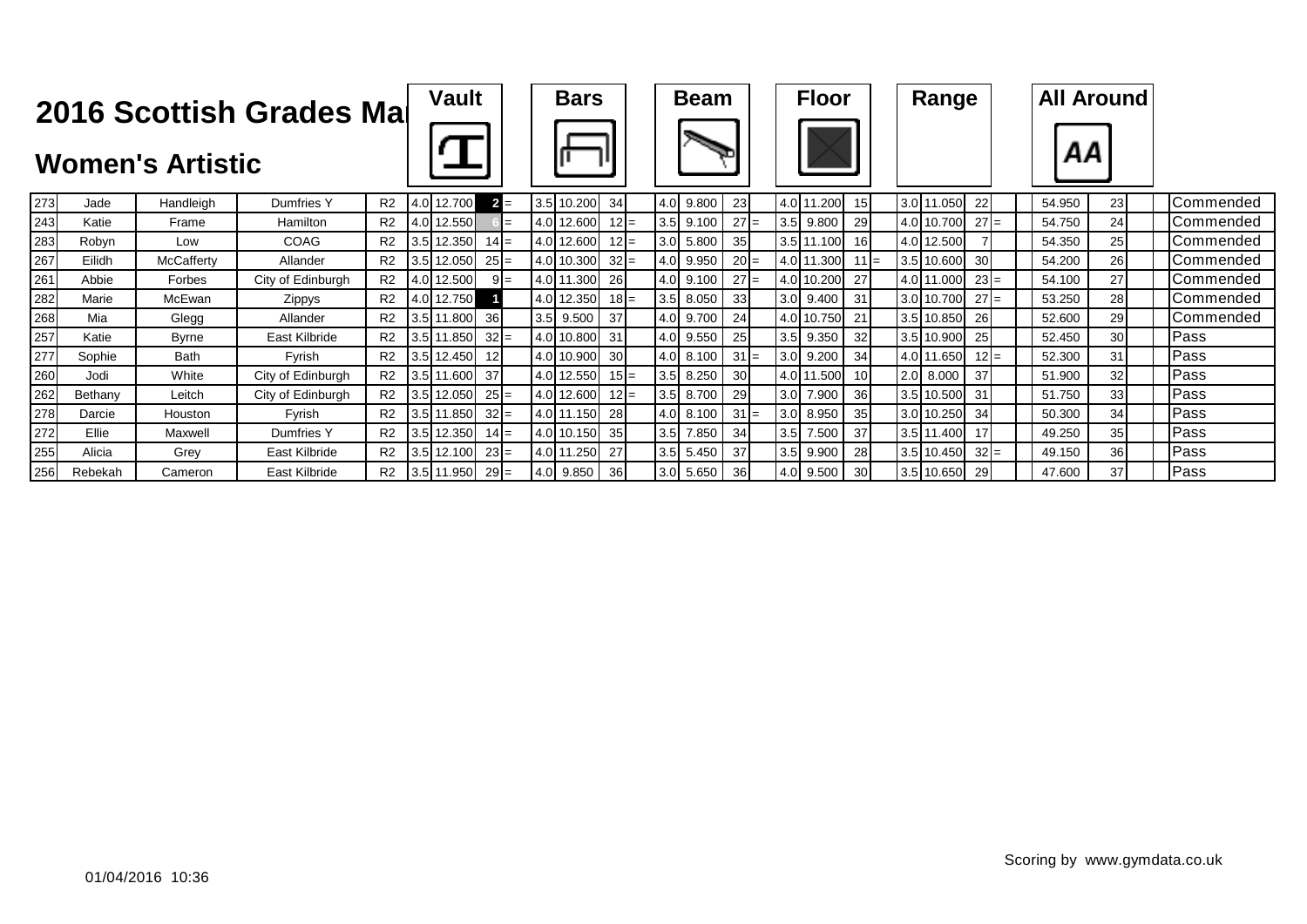### **Women's Artistic**









| <b>No</b>    | <b>Name</b>   |                  | Club               | Compl          | D                | <b>VT</b>  |                 |       | D   | <b>UB</b>  |        | D                | BB         |                |        | D                | <b>FX</b>  |                 |     | D                | <b>RC</b>  |         |     | AA     |                 |        |                    |
|--------------|---------------|------------------|--------------------|----------------|------------------|------------|-----------------|-------|-----|------------|--------|------------------|------------|----------------|--------|------------------|------------|-----------------|-----|------------------|------------|---------|-----|--------|-----------------|--------|--------------------|
| 359          | Jessica       | Heeps            | West Lothian       | R <sub>4</sub> | 4.0I             | 12.867     | $13 =$          |       | 4.0 | 13.050     |        | 4.0              | 12.100     | 3              |        | 4.0              | 12.300     | 15 <sub>l</sub> |     | 4.0              | 13.400     |         |     | 63.717 |                 |        | <b>Distinction</b> |
| 311          | Eilidh        | Gault            | Garioch            | R4             | 4.0 <sub>l</sub> | 13.100     | $3 =$           |       |     | 4.0 12.900 |        | 3.5              | 11.700     |                |        | 4.0              | 12.300     | 15 I            |     | 3.5              | 11.800     | $24 =$  |     | 61.800 |                 |        | <b>Distinction</b> |
| 406          | Eva           | Coleman          | Lenzie Woodhead    | R <sub>4</sub> | 4.0              | 12.700     | $32 =$          |       |     | 4.0 12.750 | $23 =$ | 4.0              | .250       |                | $16 =$ | 4.0 <sup>1</sup> | 12.600     | $\overline{2}$  | $=$ | 3.5              | 12.400     |         | l=  | 61.700 | 3               |        | <b>Distinction</b> |
| 403          | Nikki         | McKee            | Cumbernauld        | R4             | 4.OI             | 12.667     | $41 =$          |       |     | 4.0 13.000 |        | 4.0 <sup>1</sup> | 11.100     |                | $19 =$ | 4.0 <sub>l</sub> | 12.500     |                 |     | 4.0              | 12.400     |         | $=$ | 61.667 |                 |        | Distinction        |
| 305          | Bethany       | Collins          | Meadowbank         | R <sub>4</sub> | 4.0I             | 12.734     | $28 =$          |       |     | 4.0 12.800 | $18 =$ | 4.0              | 12.000     |                |        |                  | 4.0 12.200 | 22              |     | 3.5              | 11.800     | $24 =$  |     | 61.534 |                 |        | <b>Distinction</b> |
| 360          | Sophie        | Widdowson        | West Lothian       | R <sub>4</sub> |                  | 4.0 13.167 | $\overline{2}$  |       |     | 4.0 12.850 | $14 =$ | 4.0              | 12.450     |                |        |                  | 4.0 12.600 | $\mathbf{2}$    | $=$ | 3.5              | 10.400     | 95      |     | 61.467 |                 |        | Distinction        |
| 362          | Tiree         | <b>Birchill</b>  | West Lothian       | R <sub>4</sub> |                  | 4.0 13.233 |                 |       |     | 4.0 13.050 |        | 3.5              | 10.600     |                | $39 =$ |                  | 4.0 12.050 | 37              | $=$ | 4.0              | 12.500     |         |     | 61.433 |                 |        | <b>Distinction</b> |
| 405          | Olivia        | Curle            | Cumbernauld        | R4             | 4.0              | 12.434     | $91 =$          |       |     | 4.0 12.750 | $23 =$ | 4.0              | 11.700     |                | $=$    | 4.0              | 1.700      | $84 =$          |     | 3.5              | 12.450     |         |     | 61.034 | 8               |        | Distinction        |
| 286          | Jess          | Robertson        | Fife               | R <sub>4</sub> | 4.0 <sub>l</sub> | 12.967     | 10 <sup>1</sup> |       |     | 4.0 13.150 | $2 =$  | 4.0              | 10.500     |                | $42 =$ | 4.0              | 12.150     | $25 =$          |     | 3.5              | 12.250     |         |     | 61.017 | 9               |        | Distinction        |
| $36^{\circ}$ | Taylor        | Campbell         | West Lothian       | R <sub>4</sub> | 4.0              | 13.000     |                 | $8 =$ |     | 4.0 12.800 | $18 =$ | 4.0              | 10.900     |                | $25 =$ | 4.0              | 12.350     | $13 =$          |     | 3.5              | 11.950     | $18 =$  |     | 61.000 |                 | $10 =$ | <b>Distinction</b> |
| 342          | Lauren        | Galbraith        | Zippys             | R <sub>4</sub> | 4.0 <sub>l</sub> | 13.000     |                 | $8 =$ |     | 4.0 12.000 | $77 =$ | 4.0              | 11.450     | 12             |        |                  | 4.0 12.550 |                 |     | 3.5              | 12.000     | $12 =$  |     | 61.000 |                 | $10 =$ | Distinction        |
| 356          | Aimee         | Boath            | DGC <sub>2</sub> K | R <sub>4</sub> | 4.0I             | 12.567     | $62 =$          |       |     | 4.0 13.250 |        | 4.0              | 10.700     |                | $34 =$ | 4.0              | 12.350     | $13 =$          |     | 3.0              | 12.000     | $12 =$  |     | 60.867 | 12 <sub>l</sub> |        | <b>Distinction</b> |
| 404          | Olivia        | <b>Bennewith</b> | Cumbernauld        | R <sub>4</sub> | 4.0 <sub>l</sub> | 12.100     | 123             |       |     | 4.0 12.750 | $23 =$ | 4.0              | 10.900     |                | $25 =$ | 4.0              | 12.450     | 91              |     | 3.5              | 12.600     | 3       |     | 60.800 | 13              |        | Distinction        |
| 353          | Piper         | Uribe            | DGC <sub>2</sub> K | R <sub>4</sub> | 4.0I             | 11.900     | 125             |       |     | 4.0 12.100 | $70 =$ | 4.0 <sub>l</sub> | 12.150     | $\overline{2}$ |        |                  | 4.0 12.450 | 9               |     | 3.5              | 12.100     | $9 =$   |     | 60.700 | 14              |        | <b>Distinction</b> |
| 284          | Charlotte     | Kirkpatrick      | Fife               | R4             | 4.0              | 12.733     | $30 =$          |       |     | 4.0 12.850 | $14 =$ | 4.0              | .200       | 18             |        | 4.0 <sub>l</sub> | 1.750      | 79              |     | 3.5              | 12.100     | $9I =$  |     | 60.633 | 15              |        | Distinction        |
| 357          | Kerry         | McGinlay         | West Lothian       | R <sub>4</sub> | 4.OI             | 13.100     | $3 =$           |       |     | 4.0 12.850 | $14 =$ | 4.0              | 10.650     |                | $37 =$ | 4.0 <sup>1</sup> | 12.500     |                 |     | 3.5 <sub>1</sub> | 11.500     | $35 =$  |     | 60.600 | 16              |        | Distinction        |
| 393          | Laetitia      | Jack             | L Gymnastics       | R4             | 4.0I             | 12.800     | 21              | $=$   |     | 4.0 12.650 | $35 =$ |                  | 4.0 11.700 |                |        | 4.0              | 12.000     | $40 =$          |     |                  | 3.5 11.400 | $39 =$  |     | 60.550 | 17              |        | Distinction        |
| 347          | Rosie         | Clark            | Perth              | R4             | 4.0I             | 12.534     | $69 =$          |       |     | 4.0 12.500 | $53 =$ |                  | 4.0 11.800 |                |        |                  | 4.0 12.100 | <b>291</b>      |     |                  | 3.5 11.350 | $44 =$  |     | 60.284 | 18              |        | Distinction        |
| 316          | Natasha       | Masson           | Garioch            | R4             | 4.0I             | 13.067     |                 |       |     | 4.0 12.600 | $41 =$ | 3.5              | 9.950      |                | $63 =$ |                  | 4.0 12.650 |                 |     |                  | 4.0 12.000 | $12I =$ |     | 60.267 | 19              |        | Distinction        |
| 378          | Charlotte     | MacPhie          | Lasswade           | R <sub>4</sub> | 4.0              | 12.633     | $51 =$          |       |     | 4.0 12.750 | $23 =$ |                  | 4.0 11.600 |                |        |                  | 4.0 12.250 | $17 =$          |     |                  | 3.5 10.950 | $67 =$  |     | 60.183 | 20              |        | Distinction        |
| 335          | Macy          | <b>Boslem</b>    | Hamilton           | R4             | 4.0I             | 12.867     | $13 =$          |       |     | 4.0 12.750 | $23 =$ | 4.0              | 11.250     |                | $16 =$ | 4.0 <sub>l</sub> | 1.950      | $49 =$          |     | 3.5              | 11.350     | $44 =$  |     | 60.167 | 21              |        | <b>Distinction</b> |
| 314          | <b>Brooke</b> | Mathieson        | Garioch            | R4             | 4.0I             | 12.467     | $80 =$          |       |     | 4.0 12.650 | $35 =$ | 4.0              | 11.550     | <b>10</b>      |        |                  | 4.0 12.000 | $40 =$          |     |                  | 3.5 11.400 | $39 =$  |     | 60.067 | 22              |        | Distinction        |
| 410          | Stella        | Finlay           | Lenzie Woodhead    | R <sub>4</sub> |                  | 4.0 12.767 | 27              |       |     | 4.0 12.450 | $55 =$ | 3.5              | 10.700     |                | $34 =$ |                  | 4.0 12.200 | $22 =$          |     | 3.5              | 11.900     | $20 =$  |     | 60.017 | 23              |        | <b>Distinction</b> |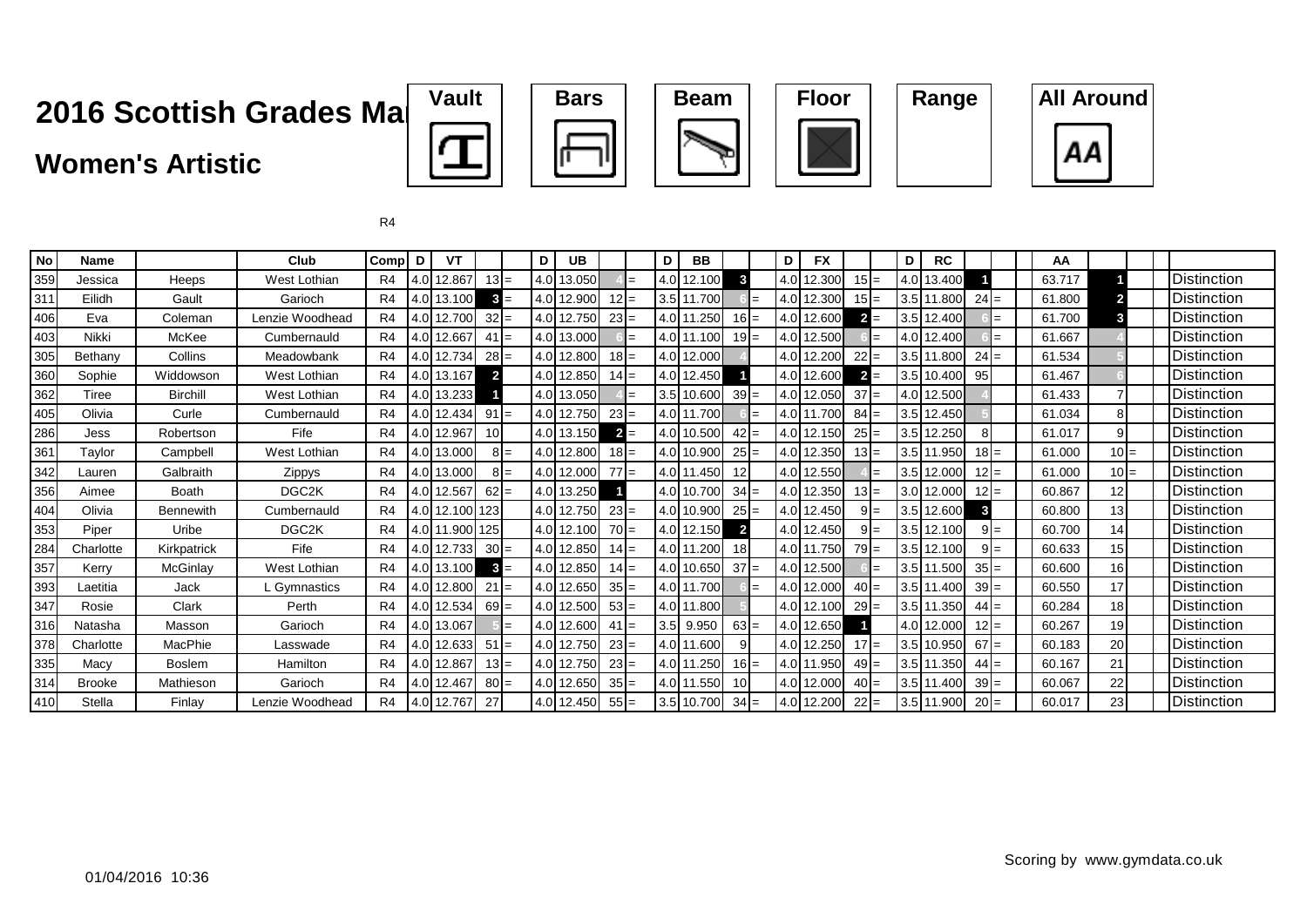|     |          |                         | 2016 Scottish Grades Mar |                | <b>Vault</b>             |        | <b>Bars</b> |         |     | <b>Beam</b> |        |     | <b>Floor</b> |           |     | Range        |         | <b>All Around</b> |     |     |                    |
|-----|----------|-------------------------|--------------------------|----------------|--------------------------|--------|-------------|---------|-----|-------------|--------|-----|--------------|-----------|-----|--------------|---------|-------------------|-----|-----|--------------------|
|     |          | <b>Women's Artistic</b> |                          |                |                          |        |             |         |     |             |        |     |              |           |     |              |         | ΑА                |     |     |                    |
| 313 | Milly    | Ironside                | Garioch                  | R <sub>4</sub> | 4.0 12.667               | $41 =$ | 4.0 12.600  | $41 =$  |     | 4.0 10.900  | $25 =$ | 4.0 | 12.250       | 17        |     | 3.5 11.400   | $39 =$  | 59.817            | 24  |     | <b>Distinction</b> |
| 285 | Molly    | McHale                  | Fife                     | R <sub>4</sub> | 4.0 12.867               | $13 =$ | 4.0 12.600  | $41 =$  |     | 4.0 10.400  | $48 =$ |     | 4.0 12.250   | 17        |     | 3.5 11.600   | $31 =$  | 59.717            | 25  |     | Distinction        |
| 306 | Nina     | <b>Blore</b>            | Meadowbank               | R4             | 4.0 12.467               | $80 =$ | 4.0 12.950  | $9 =$   | 4.0 | 10.800      | $28 =$ | 4.0 | 12.100       | 29        |     | 3.5 11.200   | $53 =$  | 59.517            | 26  | $=$ | Distinction        |
| 315 | Savannah | Cordiner                | Garioch                  | R4             | 4.0 12.867               | $13 =$ | 4.0 12.950  | $9I=$   | 3.5 | 10.250      | $51 =$ | 4.0 | 12.050       | 37        | 3.5 | 11.400       | $39 =$  | 59.517            | 26I | $=$ | Distinction        |
| 289 | Libby    | Duke                    | City of Edinburgh        | R4             | 4.0 12.700               | $32 =$ | 4.0 13.150  | $2 =$   |     | 4.0 10.400  | $48 =$ |     | 4.0 11.900   | 57        |     | 3.5 11.300   | $49 =$  | 59.450            | 28  | $=$ | Distinction        |
| 369 | Ania     | Wilson                  | Allander                 | R4             | 4.0 12.600               | $56 =$ | 4.0 11.900  | $83 =$  |     | 4.0 11.500  | 11     |     | 4.0 11.950   | 49        |     | 3.5 11.500   | $35 =$  | 59.450            | 28  |     | Distinction        |
| 328 | Jemma    | Mccallum                | Alloa Amateur            | R4             | 4.0 12.434               | 91:    | 4.0 12.800  | $18 =$  | 4.0 | 9.950       | $63 =$ | 4.0 | 12.250       | 17        | 3.5 | 11.950       | $18 =$  | 59.384            | 30  |     | <b>Distinction</b> |
| 412 | Leah     | Anderson                | Largs                    | R <sub>4</sub> | 4.0 12.933               | 12     | 4.0 12.750  | $23 =$  | 3.5 | 9.500       | $86 =$ | 4.0 | 12.200       | 22        | 3.5 | 12.000       | $12 =$  | 59.383            | 31  |     | Distinction        |
| 293 | Chloe    | McBain                  | COAG                     | R4             | 4.0 12.667               | $41 =$ | 4.0 12.800  | $18 =$  |     | 4.0 10.550  | 41     | 4.0 | 12.000       | 40        |     | 3.5 11.350   | $44 =$  | 59.367            | 32  | $=$ | Distinction        |
| 365 | Erin     | Dodds                   | Levenmouth               | R4             | $4.0$   12.267  112 =    |        | 4.0 11.850  | $87 =$  |     | 4.0 11.100  | $19 =$ | 4.0 | 12.150       | 25        |     | 3.5 12.000   | $12 =$  | 59.367            | 32  | $=$ | Distinction        |
| 379 | Anya     | Shepherd                | Lasswade                 | R4             | 4.0 12.700               | 32:    | 4.0 12.850  | $14 =$  | 4.0 | 11.400      | $13 =$ | 4.0 | 11.900       | 57        | 3.5 | 10.350       | $96 =$  | 59.200            | 34  |     | <b>Distinction</b> |
| 345 | Emma     | Boyd                    | Dundonald                | R <sub>4</sub> | 4.0 12.667               | $41 =$ | 4.0 13.000  | $=$     | 3.5 | 10.300      | 50     |     | 4.0 11.450   | 113       |     | 3.0 11.750   | 27      | 59.167            | 35  |     | <b>Distinction</b> |
| 372 | Kate     | Young                   | Allander                 | R4             | 4.0 13.067               |        | 4.0 12.800  | $18 =$  | 4.0 | 9.800       | $74 =$ |     | 4.0 11.850   | 63        |     | 4.0 11.600   | $31 =$  | 59.117            | 36  |     | Distinction        |
| 312 | Grace    | Mackie                  | Garioch                  | R4             | 4.0 12.633               | $51 =$ | 4.0 12.750  | $23 =$  | 3.5 | 10.000      | $59 =$ |     | 4.0 12.000   | 40        |     | 4.0 11.700   | $28 =$  | 59.083            | 37  |     | <b>Distinction</b> |
| 287 | Freya    | Scott                   | Fife                     | R4             | 4.0 12.700               | $32 =$ | 4.0 13.000  |         |     | 4.0 11.050  | $22 =$ | 4.0 | 11.800       | 70        | 3.5 | 10.500       | 91      | 59.050            | 38  |     | <b>Distinction</b> |
| 394 | Annie    | Richardson              | Dumfries Y               | R <sub>4</sub> | 4.0 12.467               | $80 =$ | 4.0 12.050  | $74 =$  | 4.0 | 10.700      | $34 =$ | 4.0 | 12.100       | 29        |     | 3.5 11.700   | $28 =$  | 59.017            | 39  |     | Distinction        |
| 377 | Lily     | <b>Byers</b>            | Lasswade                 | R4             | 4.0 12.700               | $32$ : | 4.0 12.700  | $31 =$  | 3.5 | 9.550       | $83 =$ |     | 4.0 12.550   |           |     | 3.0 11.200   | $53 =$  | 58.700            | 40  |     | Distinction        |
| 385 | Nikki    | Cuthbertson             | East Kilbride            | R4             | $4.0$   12.200   119   = |        | 4.0 12.700  | $31 =$  | 3.5 | 9.950       | $63 =$ | 4.0 | 12.400       | 12        |     | 3.0 11.300   | $49 =$  | 58.550            | 41  |     | Distinction        |
| 407 | kirsty   | O'Donnell               | Lenzie Woodhead          | R4             | 4.0 12.600               | $56$ = | 4.0 12.100  | $70 =$  | 3.5 | 9.600       | $80 =$ | 4.0 | 12.100       | 29        | 3.5 | 12.100       | 9       | 58.500            | 42  |     | <b>Distinction</b> |
| 395 | Sommer   | Dean                    | Dumfries Y               | R4             | 4.0 12.534               | $69 =$ | 4.0 12.700  | $31 =$  | 4.0 | 9.700       | $76 =$ |     | 4.0 12.000   | 40        |     | 3.5 11.550   | 34      | 58.484            | 43  |     | Distinction        |
| 386 | Olivia   | Fielding                | East Kilbride            | R <sub>4</sub> | $ 4.0 $ 12.333 107 =     |        | 4.0 12.450  | $55 =$  |     | 4.0 10.750  | $32 =$ |     | 4.0 12.100   | 29        |     | 3.0 10.850   | $72 =$  | 58.483            | 44  |     | Distinction        |
| 320 | Isabelle | Wood                    | Auchterarder             | R4             | 4.0 12.600               | $56 =$ | 4.0 12.550  | $49 =$  |     | 4.0 11.350  | 15     |     | 4.0 11.850   | 63<br>$=$ |     | 3.5 10.050   | $109 =$ | 58.400            | 45  |     | Distinction        |
| 318 | Lauren   | McHugh                  | Auchterarder             | R <sub>4</sub> | 4.0 12.634               | $48 =$ | 4.0 12.650  | $35 =$  | 4.0 | 9.600       | $80 =$ | 4.0 | 11.900       | 57        |     | 3.5 11.600   | 31      | 58.384            | 46  |     | <b>Distinction</b> |
| 291 | Eliza    | Tetlev                  | City of Edinburgh        | R4             | 4.0 12.400               | $99 =$ | 4.0 12.000  | $77 =$  |     | 4.0 10.600  | $39 =$ |     | 4.0 11.650   | 93        |     | 3.5 11.700   | $28 =$  | 58.350            | 47  |     | <b>Distinction</b> |
| 387 | Robvn    | Thomson                 | East Kilbride            | R4             | 4.0 12.567               | 62:    | 4.0 12.100  | $70 =$  |     | 4.0 10.150  | $55 =$ |     | 4.0 12.450   | 9         |     | 3.5 11.050   | 62      | 58.317            | 48  |     | Distinction        |
| 343 | Taya     | Leitch                  | Zippys                   | R4             | 4.0 12.800               | $21 =$ | 4.0 11.450  | $104 =$ |     | 4.0 11.400  | $13 =$ |     | 4.0 11.950   | 49        | 2.5 | 10.550       | $88 =$  | 58.150            | 49  |     | Distinction        |
| 336 | Amy      | Welsh                   | Hamilton                 | R4             | 4.0 12.434               | $91 =$ | 4.0 11.850  | $87 =$  | 4.0 | 10.800      | $28 =$ | 4.0 | 12.150       | 25        |     | 3.0 10.900   | $70 =$  | 58.134            | 50  |     | Distinction        |
| 415 | Hannah   | Gallon                  | Chalky's                 | R4             | 4.0 12.700               | $32 =$ | 4.0 12.650  | $35 =$  | 4.0 | 10.450      | $46 =$ |     | 4.0 11.950   | 49        |     | $3.0$ 10.300 | $100 =$ | 58.050            | 51  |     | Distinction        |
| 391 | Cara     | Crossan                 | Cameo                    | R <sub>4</sub> | 4.0 12.800               | $21 =$ | 4.0 12.250  | $62 =$  | 4.0 | 9.300       | $93 =$ |     | 4.0 11.850   | 63<br>$=$ |     | 3.5 11.800   | $24 =$  | 58.000            | 52  |     | Distinction        |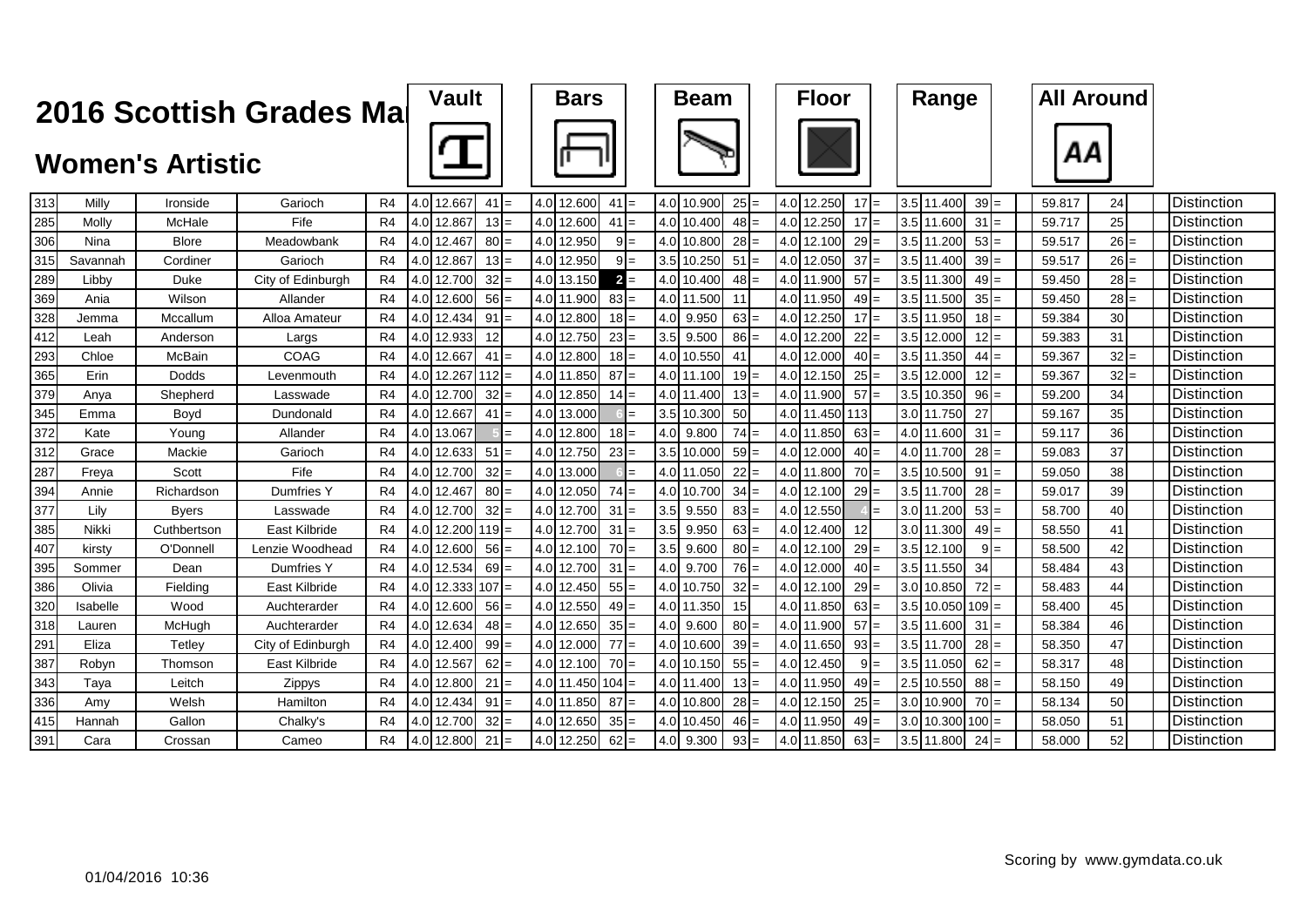|     |           | <b>2016 Scottish Grades Mal</b> |                           |                | <b>Vault</b>     |                    | <b>Bars</b> |                    |         | <b>Beam</b> |            |         | <b>Floor</b> |             |           | Range |             | <b>All Around</b> |        |    |        |                    |
|-----|-----------|---------------------------------|---------------------------|----------------|------------------|--------------------|-------------|--------------------|---------|-------------|------------|---------|--------------|-------------|-----------|-------|-------------|-------------------|--------|----|--------|--------------------|
|     |           | <b>Women's Artistic</b>         |                           |                |                  |                    |             |                    |         |             |            |         |              |             |           |       |             |                   |        | ΑА |        |                    |
| 288 | Erin      | Hall                            | City of Edinburgh         | R4             |                  | 4.0 12.634         | $48 =$      | 4.0 12.150         | $68 =$  |             | 3.5 10.450 | $46 =$  |              | 4.0 11.500  | 103       |       | 3.5 11.200  | $53 =$            | 57.934 | 53 |        | <b>Distinction</b> |
| 302 | Ellie     | Sandilands                      | Meadowbank                | R4             | 4.0              | 12.500             | $76 =$      | 4.0 12.700         | $31 =$  | 4.0         | 9.850      | $70 =$  |              | 4.0 11.750  | 79        | 3.5   | 10.950      | $67 =$            | 57.750 | 54 |        | Distinction        |
| 323 | Shona     | Whyte                           | Alloa Amateur             | R <sub>4</sub> |                  | 4.0 12.534         | $69 =$      | 4.0 12.400         | $58 =$  | 4.0         | 9.900      | $68 =$  |              | 4.0 11.500  | 103       |       | 3.5 11.350  | $44 =$            | 57.684 | 55 |        | Distinction        |
| 340 | Niamh     | Whigham                         | Zippys                    | R4             | 4.0              | 12.867             | $13 =$      | 4.0 12.550         | $49 =$  | 4.0         | 9.850      | $70 =$  |              | 4.0 11.500  | 103       |       | 3.0 10.700  | 81                | 57.467 | 56 |        | Commended          |
| 370 | Rachael   | Auld                            | Allander                  | R4             | 4.0              | 12.634             | $48 =$      | 4.0 12.400         | $58 =$  | 4.0         | 9.500      | $86 =$  |              | 4.0 11.900  | 57        | 3.5   | 11,000      | $64 =$            | 57.434 | 57 |        | Commended          |
| 413 | Emma      | Hay                             | Largs                     | R4             | 4.0              | 12.800             | $21 =$      | 4.0 11.900         | $83 =$  | 3.5         | 10.150     | $55 =$  | 4.0          | 12.250      | 17        |       | 2.0 10.300  | $100 =$           | 57.400 | 58 |        | Commended          |
| 338 | Lucy      | Anderson                        | <b>Kestrel Gymnastics</b> | R4             | 4.0 <sub>l</sub> | 12.533             | $74 =$      | 4.0 11.900         | $83 =$  | 4.0         | 10.00      | $59 =$  | 4.0          | 12.150      | 25<br>$=$ | 3.5   | 10.750      | $79 =$            | 57.333 | 59 |        | Commended          |
| 322 | Ashley    | Thomson                         | Alloa Amateur             | R <sub>4</sub> |                  | 4.0 10.700 131     |             | 4.0 12.650         | $35 =$  | 3.0         | 9.350      | $90 =$  |              | 4.0 12.500  |           |       | 3.5 12.000  | $12 =$            | 57.200 | 60 |        | Commended          |
| 376 | Neve      | Wilson                          | Lasswade                  | R4             |                  | 4.0 12.467         | 80:         | 4.0 12.600         | $41 =$  | 4.0         | 11.000     | 24      |              | 4.0 11.700  | 84        | 2.5   | 9.400       | 120               | 57.167 |    | $61 =$ | Commended          |
| 398 | Morgan    | Todd                            | Dumfries Y                | R4             |                  | 4.0 12.667         | $41$ :      | 4.0 12.400         | $58 =$  | 4.0         | 10.050     | 58      |              | 4.0 12.000  | $40 =$    |       | 3.5 10.050  | $109 =$           | 57.167 |    | $61 =$ | Commended          |
| 319 | Anna      | <b>Black</b>                    | Auchterarder              | R4             |                  | 4.0 12.500         | $76 =$      | 4.0 12.550         | $49 =$  | 3.5         | 9.950      | $63 =$  |              | 4.0 11.800  | 70        |       | 3.5 10.350  | $96 =$            | 57.150 | 63 |        | Commended          |
| 294 | Erin      | Adams                           | COAG                      | R4             |                  | 4.0 12.167 121     |             | 4.0 12.650         | $35 =$  | 3.5         | 9.700      | $76 =$  |              | 4.0 11.700  | 84        |       | 3.0 10.850  | $72 =$            | 57.067 | 64 |        | Commended          |
| 352 | Dominique | Douglas                         | City of Glasgow           | R4             |                  | 4.0 12.267 112     |             | 4.0 11.200         | $111 =$ | 4.0         | 10.800     | $28 =$  |              | 4.0 11.500  | 103       |       | 3.5 11.200  | $53 =$            | 56.967 | 65 |        | Commended          |
| 396 | Lauren    | True                            | Dumfries Y                | R4             |                  | 4.0 12.600         | 56:         | 4.0 11.100         | $117 =$ | 3.5         | 10.150     | $55 =$  |              | 4.0 11.600  | 98        |       | 3.5 11.50   | $35 =$            | 56.950 | 66 |        | Commended          |
| 331 | Daniella  | Reid                            | Aberdeen                  | R4             |                  | 4.4 12.334         | 105         | 4.0 11.700         | $94 =$  | 4.0         | 11.100     | $19 =$  |              | 4.0 11.400  | 114       |       | 3.0 10.350  | $96 -$            | 56.884 | 67 |        | Commended          |
| 348 | Cameron   | Pullar                          | City of Glasgow           | R <sub>4</sub> |                  | 4.0 12.134 122     |             | 4.0 11.950         | $81 =$  | 4.0         | 10.250     | $51 =$  |              | 4.0 11.500  | 103       |       | 3.5 10.950  | $67 =$            | 56.784 | 68 |        | Commended          |
| 388 | Millie    | Aitkin                          | East Kilbride             | R <sub>4</sub> |                  | 4.0 12.633         | $51 =$      | 4.0 11.750         | $92 =$  | 4.0         | 10.500     | $42 =$  |              | 4.0 12.000  | 40        | 3.5   | 9.850       | $114 =$           | 56.733 | 69 |        | Commended          |
| 295 | Keira     | Walker                          | COAG                      | R <sub>4</sub> |                  | 4.0 12.667         | $41 =$      | $4.0$ 11.150 115 = |         | 4.0         | 11.050     | $22 =$  |              | 4.0 11.650  | 93        |       | 3.5 10.200  | $105 =$           | 56.717 | 70 |        | Commended          |
| 402 | Daisy     | McIntosh                        | Inverness                 | R <sub>4</sub> |                  | 4.0 12.600         | $56 =$      | 4.0 11.750         | $92 =$  | 4.0         | 9.550      | $83 =$  |              | 4.0 12.100  | 29        |       | 3.0 10.650  | $84 =$            | 56.650 | 71 |        | Commended          |
| 354 | Erin      | Shannon                         | DGC <sub>2</sub> K        | R4             |                  | $4.0$ 12.367 103 = |             | 4.0 12.950         | $9 =$   | 3.0         | 8.750      | $106 =$ |              | 4.0 12.000  | 40        |       | 3.0 10.550  | $88 =$            | 56.617 | 72 |        | Commended          |
| 290 | Lucy      | Hill                            | City of Edinburgh         | R4             |                  | $0.0$ 12.567       | $62 =$      | $4.0$ 11.450 104 = |         | 3.5         | 9.600      | $80 =$  |              | 4.0 11.600  | 98        |       | 3.5 11.350  | $44 =$            | 56.567 | 73 |        | Commended          |
| 364 | Emma      | Macdonald                       | Fyrish                    | R4             |                  | 4.0 12.500         | $76 =$      | 3.5 10.050 125     |         | 4.0         | 10.500     | $42 =$  |              | 4.0 11.500  | 103       |       | 3.5 11.900  | $20 =$            | 56.450 | 74 |        | Commended          |
| 304 | Eva       | Tomlinson                       | Meadowbank                | R4             |                  | 4.0 12.467         | $80 =$      | 4.0 11.500 103     |         | 4.0         | 9.350      | $90 =$  |              | 4.0 11.800  | $70 =$    |       | 3.5 11.300  | $49 =$            | 56.417 | 75 |        | Commended          |
| 298 | Caitlin   | McKinnon                        | Zodiak                    | R4             |                  | 4.0 12.567         | $62 =$      | 4.0 12.900         | $12 =$  | 3.5         | 9.300      | $93 =$  |              | 4.0 11.300  | $115 =$   |       | 3.5 10.300  | $100 =$           | 56.367 | 76 |        | Commended          |
| 400 | Mairi     | Darroch                         | Inverness                 | R4             |                  | 4.0 12.867         | $13$ =      | $3.5$ 10.550 122 = |         | 4.0         | 10.000     | $59 =$  |              | 4.0 12.100  | 29        |       | 2.5 10.800  | $77 =$            | 56.317 | 77 |        | Commended          |
| 358 | Danielle  | Rodger                          | West Lothian              | R4             |                  | 4.0 13.067         |             | 4.0 12.600         | $41 =$  | 3.5         | 9.550      | $83 =$  |              | 4.0 11.700  | 84        |       | $3.5$ 9.250 | 123               | 56.167 | 78 |        | Commended          |
| 408 | Maisie    | <b>Bradley-Hurst</b>            | Lenzie Woodhead           | R4             |                  | 4.0 12.800         | 21          | $4.0$ 9.650        | 126     | 4.0         | 10.750     | $32$ =  |              | 4.0 12.050  | 37        |       | 3.0 10.850  | $72 =$            | 56.100 | 79 |        | Commended          |
| 346 | Jessica   | Montgomery                      | Perth                     | R4             |                  | 4.0 12.567         | 62          | 4.0 9.550          | 128     | 3.5         | 10.500     | $42 =$  |              | 4.0 11.950  | 49        |       | 3.5 11.500  | $35 =$            | 56.067 | 80 |        | Commended          |
| 337 | Kalina    | Gancheva                        | <b>Kestrel Gymnastics</b> | R4             |                  | 4.0 12.300         | 109         | 4.0 11.200         | 111     | 4.0         | 10.000     | $59 =$  |              | 4.0 11.550  | 100       |       | 3.0 11.000  | 64                | 56.050 | 81 |        | Commended          |
| 324 | Megan     | Gardner                         | Alloa Amateur             | R <sub>4</sub> |                  | 4.0 12.633         | 51          | 4.0 12.600         | 41      | 3.5         | 9.200      | 98      | 4.0          | 11.850      | 63        | 2.5   | 9.750       | $116$ :           | 56.033 | 82 |        | Commended          |
| 367 | Kimberley | McKenna                         | Allander                  | R <sub>4</sub> |                  | $4.0$ 12.234 116 = |             | 4.0 12.300         | 61      | 4.0         | 9.250      | $96 =$  |              | $3.5$ 9.000 | 129       |       | 4.0 13.200  | $\overline{2}$    | 55.984 | 83 |        | Commended          |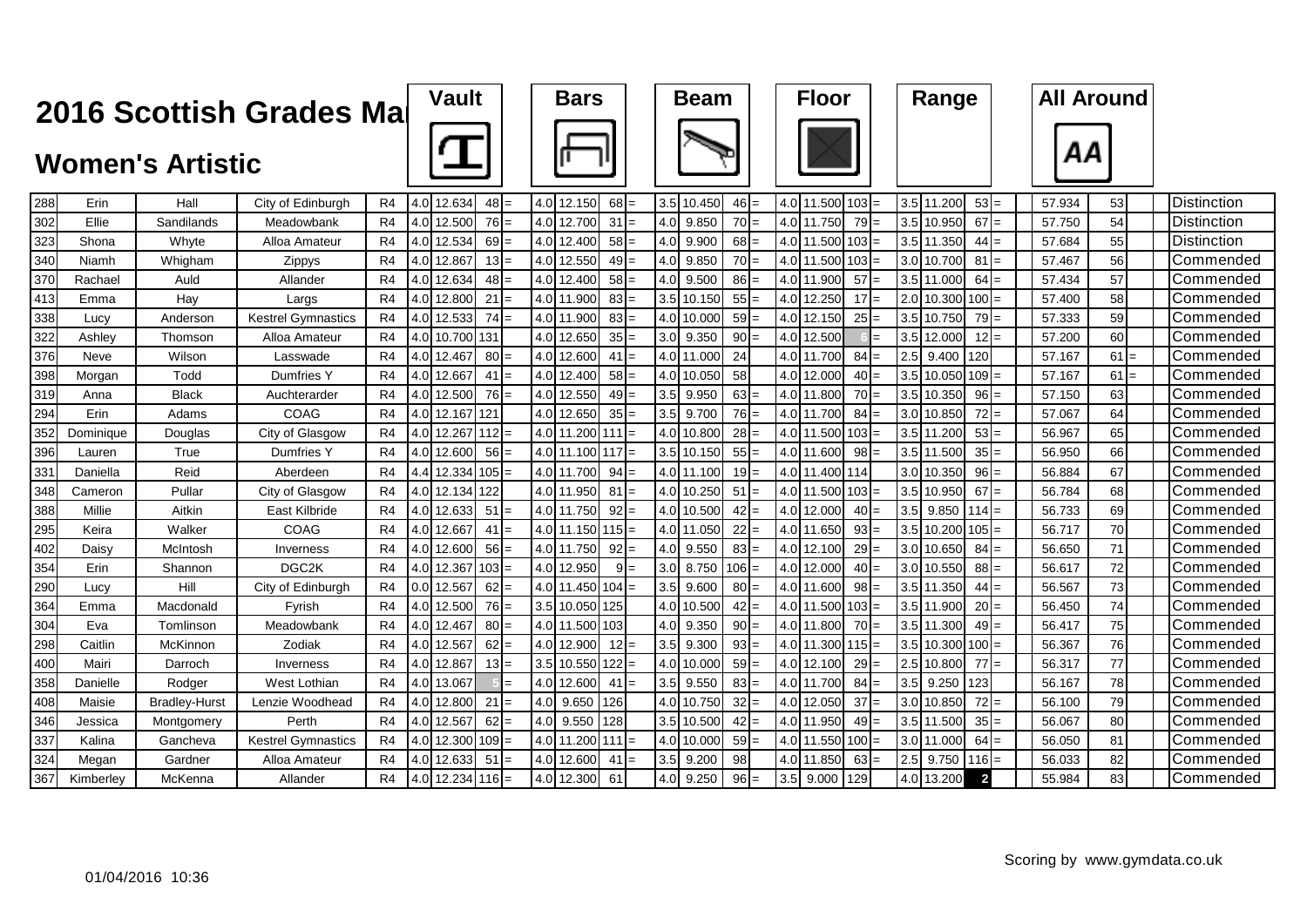|     |           |                         | 2016 Scottish Grades Mai |                | <b>Vault</b> |                    |                 | <b>Bars</b> |                    |         | <b>Beam</b> |            | <b>Floor</b> |               |                 | Range |                     |                 | <b>All Around</b> |        |        |                  |  |
|-----|-----------|-------------------------|--------------------------|----------------|--------------|--------------------|-----------------|-------------|--------------------|---------|-------------|------------|--------------|---------------|-----------------|-------|---------------------|-----------------|-------------------|--------|--------|------------------|--|
|     |           | <b>Women's Artistic</b> |                          |                |              |                    |                 |             |                    |         |             |            |              |               |                 |       |                     |                 |                   | ΑА     |        |                  |  |
| 389 | Ashleigh  | Gault                   | Balwearie                | R <sub>4</sub> |              | 4.0 12.567         | 62              |             | 4.0 11.550         | 102     | 3.5         | 9.850      | $70 =$       | 4.0 11.750    | $79 =$          |       | 3.5 10.200          | $105 =$         |                   | 55.917 | $84 =$ | <b>Commended</b> |  |
| 341 | Mya       | Harvey                  | Zippys                   | R <sub>4</sub> |              | 4.0 12.267 112     |                 |             | 4.0 12.050         | $74 =$  | 3.5         | 9.000      | $103 =$      | 4.0 11.550    | 100             |       | 3.0 11.050          | $62 =$          |                   | 55.917 | $84 =$ | Commended        |  |
| 363 | Erin      | Meechan                 | Dynamic                  | R <sub>4</sub> |              | 4.0 12.700         | 32 <sub>l</sub> |             | 4.0 12.100         | $70 =$  | 3.5         | 8.500      | 112          | 4.0 11.950    | $49 =$          |       | 3.5 10.650          | $84 =$          |                   | 55.900 | 86     | Commended        |  |
| 321 | Ava       | Moore                   | Alloa Amateur            | R <sub>4</sub> |              | 4.0 12.434         | 91              |             | 4.0 11.650         | $96 =$  | 3.5         | 9.850      | $70 =$       | 4.0 11.900    | 57              |       | 3.5 10.050          | $109 =$         |                   | 55.884 | 87     | lCommended       |  |
| 375 | Sarah     | Forrest                 | Lasswade                 | R <sub>4</sub> |              | 4.0 12.734         | 28:             |             | 4.0 11.300         | 109     | 3.5         | 9.700      | $76 =$       | 4.0 11.650    | 93 <sub>l</sub> |       | 3.0 10.500          | 91              |                   | 55.884 | 87     | <b>Commended</b> |  |
| 420 | Anna      | Wilkinson               | <b>ELGA</b>              | R <sub>4</sub> |              | 4.0 12.534         | 69              |             | 4.0 11.600         | $99$ =  | 4.0         | 9.000      | $103 =$      | 4.0 11.900    | 57              |       | 3.5 10.850          | 72              |                   | 55.884 | 87     | <b>Commended</b> |  |
| 373 | Emily     | Hughes                  | <b>Scottish Tumblers</b> | R <sub>4</sub> |              | 4.0 12.300         | 109I            |             | 4.0 11.850         | $87 =$  | 4.0         | 10.200     | $53 =$       | 4.0 11.750    | <b>79</b>       | 3.5   | 9.650               | 118             |                   | 55.750 | 90     | Commended        |  |
| 329 | Kirsty    | Ewen                    | Aberdeen                 | R <sub>4</sub> |              | 4.0 12.434         | 91              |             | 4.0 11.900         | $83 =$  | 3.5         | 9.100      | $100 =$      | 4.0 11.500    | 103             |       | 3.0 10.800          | 77              |                   | 55.734 | 91     | Commended        |  |
| 390 | Phoebe    | King                    | Cameo                    | R <sub>4</sub> |              | 4.0 12.467         | 80:             |             | 4.0 10.550         | $122 =$ | 4.0         | 9.950      | $63 =$       | 4.0 11.800    | $70 =$          |       | 3.0 10.900          | 70 <sup> </sup> |                   | 55.667 | 92     | Commended        |  |
| 401 | Grace     | Macdonald               | Inverness                | R <sub>4</sub> |              | 4.0 12.934         | 11              |             | 4.0 11.700         | $94 =$  | 4.0         | 9.250      | $96 =$       | 4.0 11.850    | $63 =$          | 3.5   | 9.900               | 113             |                   | 55.634 | 93     | Commended        |  |
| 344 | Francesca | Dunn                    | Zippys                   | R <sub>4</sub> |              | 4.0 12.867         | 13              |             | 4.0 12.600         | $41 =$  | 3.5         | 9.100      | $100 =$      | 4.0 11.700    | 84              | 1.5   | 9.350               | 121             |                   | 55.617 | 94     | lCommended       |  |
| 368 | Jenna     | Auld                    | Allander                 | R <sub>4</sub> |              | 4.0 12.467         | $80 =$          |             | 4.0 11.250 110     |         |             | 4.0 10.200 | $53 =$       | 4.0 11.850    | $63 =$          | 3.51  | 9.850               | $114 =$         |                   | 55.617 | 94     | <b>Commended</b> |  |
| 351 | Cara      | Weir                    | City of Glasgow          | R <sub>4</sub> |              | $4.0$ 12.200 119 = |                 |             | 4.0 12.250         | $62 =$  | 3.5         | 8.700      | 108          | 4.0 11.250    | 117             |       | 3.5 11.200          | 53              |                   | 55.600 | 96     | <b>Commended</b> |  |
| 380 | Katie     | Moore                   | Duo                      | R <sub>4</sub> |              | 4.0 11.933 124     |                 |             | $4.0$ 11.150 115 = |         | 3.5         | 9.700      | $76 =$       | 4.0 12.000    | $40 =$          |       | 3.0 10.750          | $79 =$          |                   | 55.533 | 97     | Commended        |  |
| 332 | Sarah     | Gillies                 | Aberdeen                 | R <sub>4</sub> |              | 4.0 12.434         | 91              |             | 4.0 12.250         | $62 =$  | 3.5         | 8.450      | $113 =$      | 4.0 11.500    | 103             |       | 3.5 10.700          | 81              |                   | 55.334 | 98     | <b>Commended</b> |  |
| 297 | Poppy     | Leiper                  | COAG                     | R <sub>4</sub> |              | $4.0$ 12.267 112 = |                 |             | 4.0 12.500         | $53 =$  | 4.0         | 8.650      | 109          | 4.0 11.700    | 84              |       | 3.0 10.200          | $105 =$         |                   | 55.317 | 99     | <b>Commended</b> |  |
| 399 | Kathryn   | <b>Brown</b>            | Inverness                | R <sub>4</sub> |              | 4.0 12.833         | 20              |             | 3.5 10.700         | 121     | 4.0         | 9.400      | $88 =$       | 4.0 11.200    | 119             |       | 3.5 11.100          | $60$ :          |                   | 55.233 | 100    | Commended        |  |
| 374 | Lauren    | Mitchell                | <b>Scottish Tumblers</b> | R <sub>4</sub> |              | 4.0 12.334 105     |                 |             | 4.0 11.350         | 108     | 3.5         | 8.600      | $110 =$      | 4.0 11.700    | 84              |       | 3.0 11.200          | 53              |                   | 55.184 | 101    | Commended        |  |
| 392 | Morgyn    | Mooney                  | Cameo                    | R <sub>4</sub> |              | 4.0 12.800         | 21              |             | 4.0 12.600         | 41      | 3.5         | 9.800      | $74 =$       | 4.0 11.500    | $103 =$         |       | $3.0$ 8.300         | $130$ :         |                   | 55.000 | 102    | Commended        |  |
| 350 | Cara      | Glass                   | City of Glasgow          | R4             |              | 4.0 12.234 116     |                 |             | 4.0 11.800         | 91      | 3.5         | 8.250      | 117          | 4.0 11.700    | 84              |       | 3.5 11.000          | 64              |                   | 54.984 | 103    | Commended        |  |
| 397 | Skye      | Martin                  | Dumfries Y               | R <sub>4</sub> |              | 4.0 12.467         | 80              |             | 4.0 11.950         | 81      | 3.5         | 8.450      | $113 =$      | 4.0 11.800    | $70 =$          |       | 3.0 10.250 104      |                 |                   | 54.917 | 104    | Commended        |  |
| 339 | Katie     | McKenzie                | Zippys                   | R4             |              | 4.0 12.534         | 69              |             | 4.0 12.200         | $65 =$  | 3.5         | 6.950      | 126          | 4.0 11.800    | $70 =$          |       | 3.0 11.400          | 39              |                   | 54.884 | 105    | Commended        |  |
| 292 | Macy      | Redpath                 | City of Edinburgh        | R4             |              | 4.0 12.433         | 97              |             | 4.0 12.750         | $23 =$  | 4.0         | 7.600      | 123          | 4.0 11.500    | 103             |       | 3.5 10.600          | 87              |                   | 54.883 | 106    | Commended        |  |
| 355 | Bethany   | Moss                    | DGC <sub>2</sub> K       | R <sub>4</sub> |              | 4.0 12.467         | 80              |             | 4.0 11.850         | $87 =$  | 4.0         | 7.750      | 121          | 4.0<br>11.950 | 49              |       | 3.0 10.650          | 84              |                   | 54.667 | 107    | Commended        |  |
| 330 | Aimee     | Anderson                | Aberdeen                 | R <sub>4</sub> | 4.0          | 12.533             | 74              |             | 4.0 11.600         | $99 =$  | 3.5         | 8.900      | 105          | 3.5<br>11.150 | 120             |       | 3.0 10.450          | 93              |                   | 54.633 | 108    | Commended        |  |
| 384 | Lisa      | MacRae                  | Midlothian               | R <sub>4</sub> |              | 4.0 12.667         | 41              |             | 4.0 9.600          | 127     | 4.0         | 9.400      | $88 =$       | 4.0 11.800    | 70              |       | 4.0 11.150          | 59              |                   | 54.617 | 109    | Commended        |  |
| 419 | Amy       | Reid                    | <b>ELGA</b>              | R <sub>4</sub> |              | 4.0 12.400         | 99:             |             | 4.0 11.050         | 119     | 3.5         | 9.900      | $68 =$       | 4.0<br>12.100 | 29              |       | $3.0$ 9.150         | 125             |                   | 54.600 | 110    | Commended        |  |
| 383 | Erin      | Leckie                  | Duo                      | R <sub>4</sub> |              | 4.0 12.600         | $56 =$          |             | 4.0 11.650         | $96 =$  | 3.5         | 9.150      | 99           | 4.0 11.150    | $120 =$         |       | 3.0 10.000 112      |                 |                   | 54.550 | 111    | Commended        |  |
| 300 | Katie     | McCombie                | Arbroath                 | R <sub>4</sub> |              | 4.0 12.400         | $99 =$          |             | 4.0 11.400         | $106 =$ | 3.0         | 8.300      | $115 =$      | 4.0 11.650    | 93              |       | 3.5 10.550          | 88:             |                   | 54.300 | 112    | Commended        |  |
| 301 | Lauren    | Clark                   | Arbroath                 | R <sub>4</sub> |              | 4.0 12.700         | 32              |             | 4.0 10.950         | 120     | 3.0         | 10.800     | 28           | 4.0 11.100    | 123             | 2.0   | 8.700               | 128             |                   | 54.250 | 113    | Commended        |  |
| 414 | Grace     | Maher                   | Largs                    | R4             |              | 4.0 12.700         | $32 =$          |             | 4.0 12.550         | $49 =$  |             | 3.0 7.400  | 124          | 4.0 11.650    | $93 =$          |       | $3.5$ 9.750 $116$ = |                 |                   | 54.050 | 114    | Commended        |  |